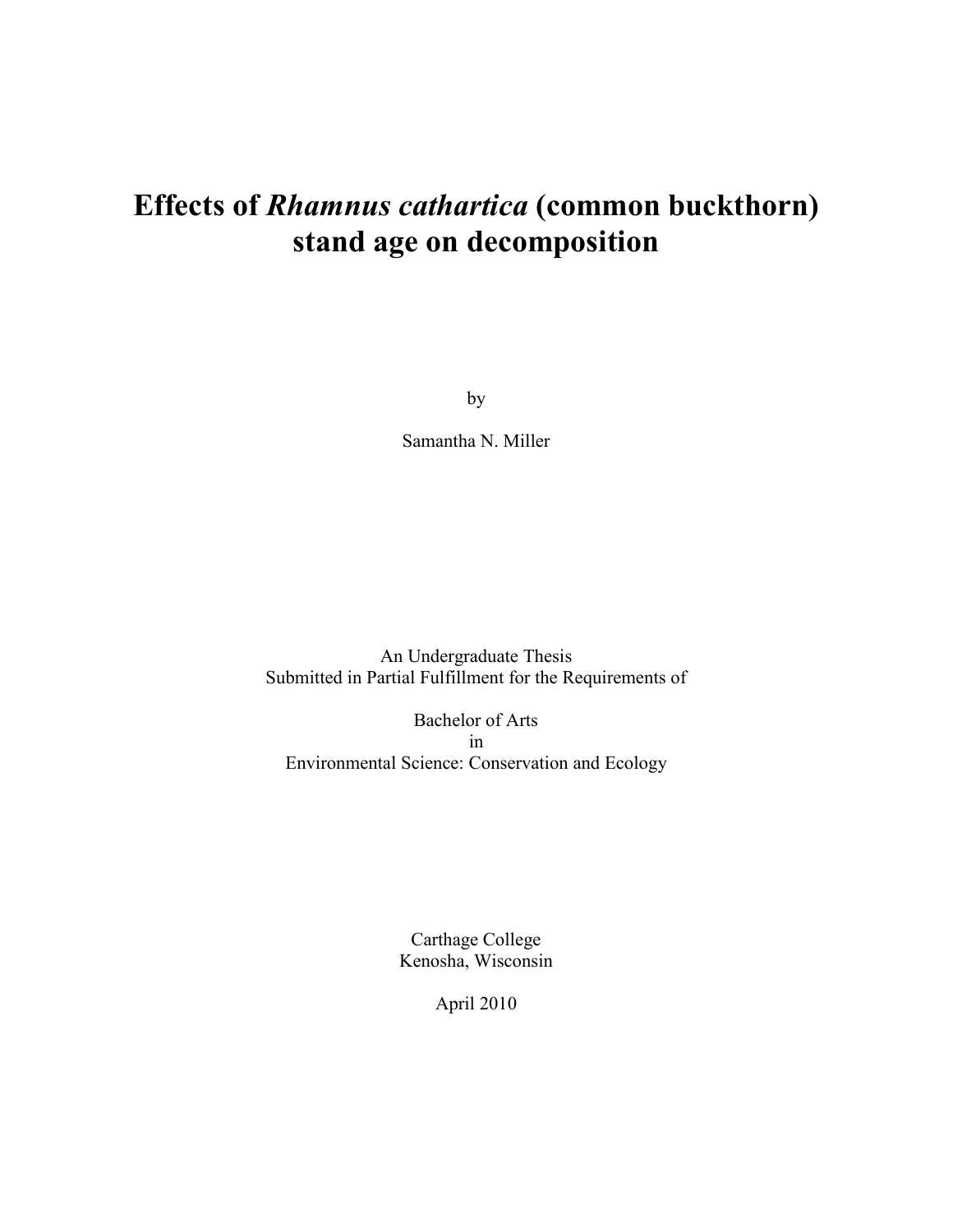### Abstract

\_\_\_\_\_\_\_\_\_\_\_\_\_\_\_\_\_\_\_\_\_\_\_\_\_\_\_\_

Many studies have investigated the effects of invasive species on biodiversity, but invasive plants can also directly alter ecosystem processes such as decomposition. Ecosystem changes resulting from invasion may be attributed to distinct physical traits introduced by the invasive. Plant traits can influence litter inputs and soil properties, both of which are important factors affecting biogeochemical processes. Common buckthorn (*Rhamnus cathartica*) is an exotic invasive shrub that can alter decomposition via inputs of high quality leaf litter and possible modifications to the soil environment (e.g. increased moisture and pH). These effects of buckthorn on decomposition may vary with age due to changes in litter chemistry since plants shift allocation of resources to different plant structures as they age. In addition, species modifications to the soil environment may be magnified as a stand ages. In this study, chemistry of leaf litter from mature and juvenile individuals was analyzed, and respiration rates and soil properties were measured under juvenile and mature buckthorn individuals in the field. It was expected that leaf litter from juvenile and mature shrubs would be chemically distinct and that these differences, along with soil modifications, would be translated into variations in respiration rates between the two age groups. As expected, leaf litter chemistry did differ between juvenile and mature individuals. Mature leaf litter had significantly ( $p < 0.05$ ) higher concentrations of calcium, copper, sulfur, and zinc. Juvenile leaf litter had significantly ( $p < 0.05$ ) higher concentrations of boron, iron, magnesium, and manganese. Notably, many of these chemicals are cations and metals, which are often linked to changes in soil properties. However, there were no significant differences in field respiration rates or soil properties (moisture, organic matter, pH). Though there are notable differences in the leaf litter chemistry of juvenile and mature buckthorn shrubs, it is unclear how this may impact decomposition. Understanding how decomposition changes with *Rhamnus cathartica* age will be crucial for predicting effects on forest communities and for improving management.

Keywords: decomposition; invasive species; respiration; *Rhamnus cathartica*; stand age

\_\_\_\_\_\_\_\_\_\_\_\_\_\_\_\_\_\_\_\_\_\_\_\_\_\_\_\_

#### **Introduction**

Over 50,000 species have been introduced to the United States, and although the majority of these species remain harmless, others become problematic and are considered "invasive" (Pimentel et al. 2005). Invasive species threaten biodiversity by replacing native species and creating monospecific patches. Decreasing biodiversity can inhibit ecosystem services, the natural ecosystem processes required to maintain human life such as production of goods, air and water purification, and decomposition (Daily et al. 1997). In addition to indirectly impacting ecosystem processes by decreasing biodiversity, invasive species can directly affect these processes by altering abiotic conditions such as soil nutrients. These direct changes can further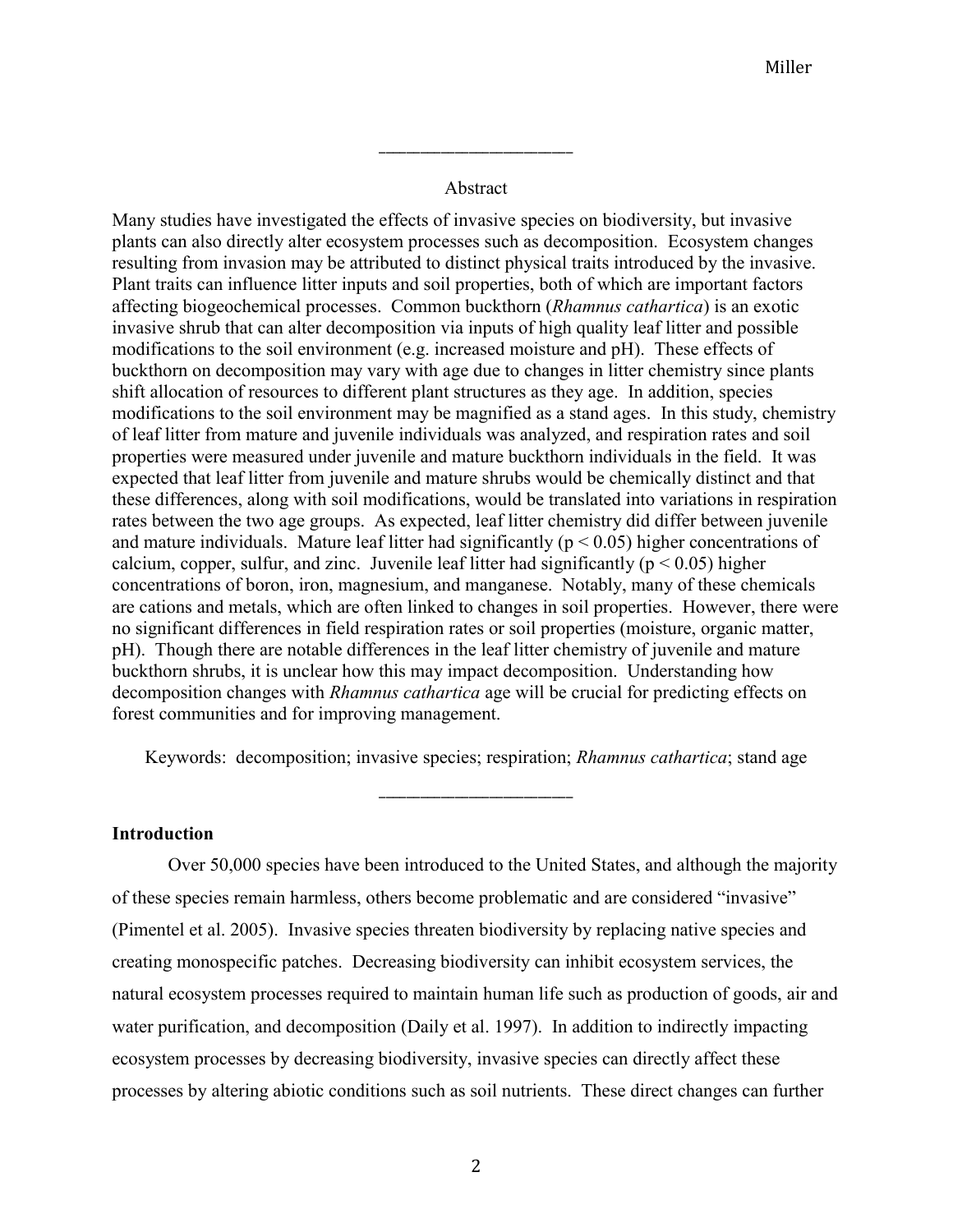affect biodiversity since plant and animal communities are dependent on the abiotic environment.

An important ecosystem process is decomposition, which refers to the process of breaking down dead organic matter or detritus into smaller components through physical and chemical means (Chapin et al. 2002). Soil microorganisms such as bacteria and fungi are primarily responsible for decomposition. As the detritus breaks down, the soil microbes convert some of the nutrients into energy through respiration, resulting in the release of  $CO<sub>2</sub>$  as a byproduct. Therefore, the final result of decomposition is  $CO<sub>2</sub>$  released as a byproduct of microbial respiration and inorganic nutrients leftover from the microbes, which are then available to plants. These leftover nutrients continue moving through the ecosystem in a process called nutrient cycling. Given that relatively low inputs of nutrients enter an ecosystem, this recycling of nutrients is an essential ecosystem process (Aber and Melillo 1991). Since the rate of decomposition determines how fast nutrients are made available, decomposition is the primary control on nutrient cycling. The rate of decomposition is controlled by the physical environment as well as litter characteristics, both of which can vary from species to species. Plant species generally possess characteristics that reinforce the nutrient environment that is already present (Hobbie 1992). However, invasive plants often introduce characteristics that are atypical to that of the native plants, which can lead to unexpected changes in decomposition dynamics and other ecosystem processes.

One invasive species that has the ability to alter decomposition is *Rhamnus cathartica* (common buckthorn), which was introduced to the United States from Eurasia in the 1800s as an ornamental shrub. Buckthorn may impact decomposition through changes in litter characteristics and the soil environment. For example, buckthorn leaves have a higher concentration of nitrogen (N) than the leaves of many native species and subsequently decompose more rapidly (Heneghan et al. 2002, Heneghan et al. 2006). Also, buckthorn has been found to modify soil properties such as soil moisture and pH, which could also affect decomposition rates. Although buckthorn exhibits rapid decomposition, it contains secondary compounds, specifically emodin, which may influence decomposition rates in multiple ways. Generally, secondary compounds are thought to inhibit soil animals and microorganisms, which could decrease decomposition rates (Chapin et al. 2002). However, in some cases, secondary compounds may stimulate microbial activity (Swift et al. 1979, Hattenschwiler and Vitousek 2000). Due to these opposing effects, the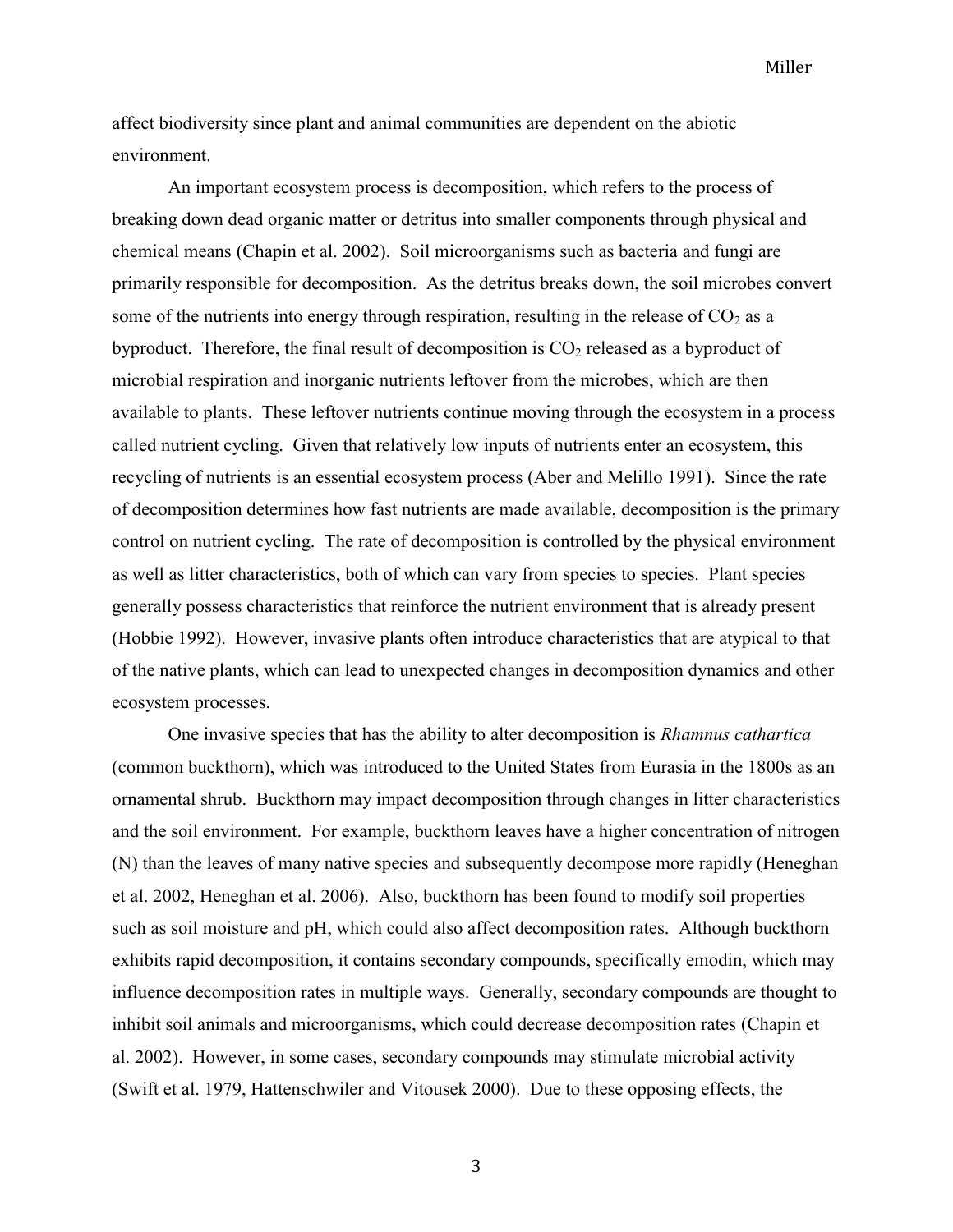relationship between secondary compounds and decomposition is complex. Furthermore, chemical concentrations of secondary compounds and other nutrients can change as plants mature, which could potentially influence decomposition.

Age-related changes of invasive plants that impact critical processes such as decomposition may indicate how ecosystems will be transformed as a result of invasion. Understanding this will be crucial for predicting the effects of invasive species over time and for improving management strategies. Therefore, the objectives of this study are to 1) determine how litter quality and soil properties differ from juvenile buckthorn shrubs compared to mature shrubs and 2) evaluate the impact of these differences on decomposition. It is expected that as buckthorn stands age, decomposition rates will increase due to differences in leaf litter chemistry (e.g. lower secondary compounds) and buckthorn-induced modifications to the soil environment including increased soil moisture and elevated soil pH, which are magnified over time.

#### **Literature Review**

#### Invasive Species

Over 50,000 species have been introduced to the United States, and although the majority of these species remain harmless, others become problematic and are considered "invasive" (Pimentel et al. 2005). Although the exact definition is ambiguous, an invasive species can generally be defined as any species that has the potential to change natural community structures and alter ecosystem processes. Often, invasive species are also categorized as "non-native" or "exotic;" however, there are examples of native species that pose the same concerns as their foreign counterparts. Both native and exotic invasive species usually possess a number of characteristics that give them a competitive advantage over the desirable native species such as broad habitat tolerance, rapid growth, and prolific reproduction (Czarapata 2005). These traits enable invasive species to spread quickly across wide regions. Humans also have played a significant role in the introduction and spread of invasives. Numerous species have been introduced, intentionally for ornamental and agricultural purposes as well as accidentally in ship ballasts (Czarapata 2005). Following introduction, human activity further accelerates the spread of invasives by aiding in transport and creating disturbed areas, which invasive species are prone to colonize. As a result of rapid spread and distinct competitive advantages, invasive species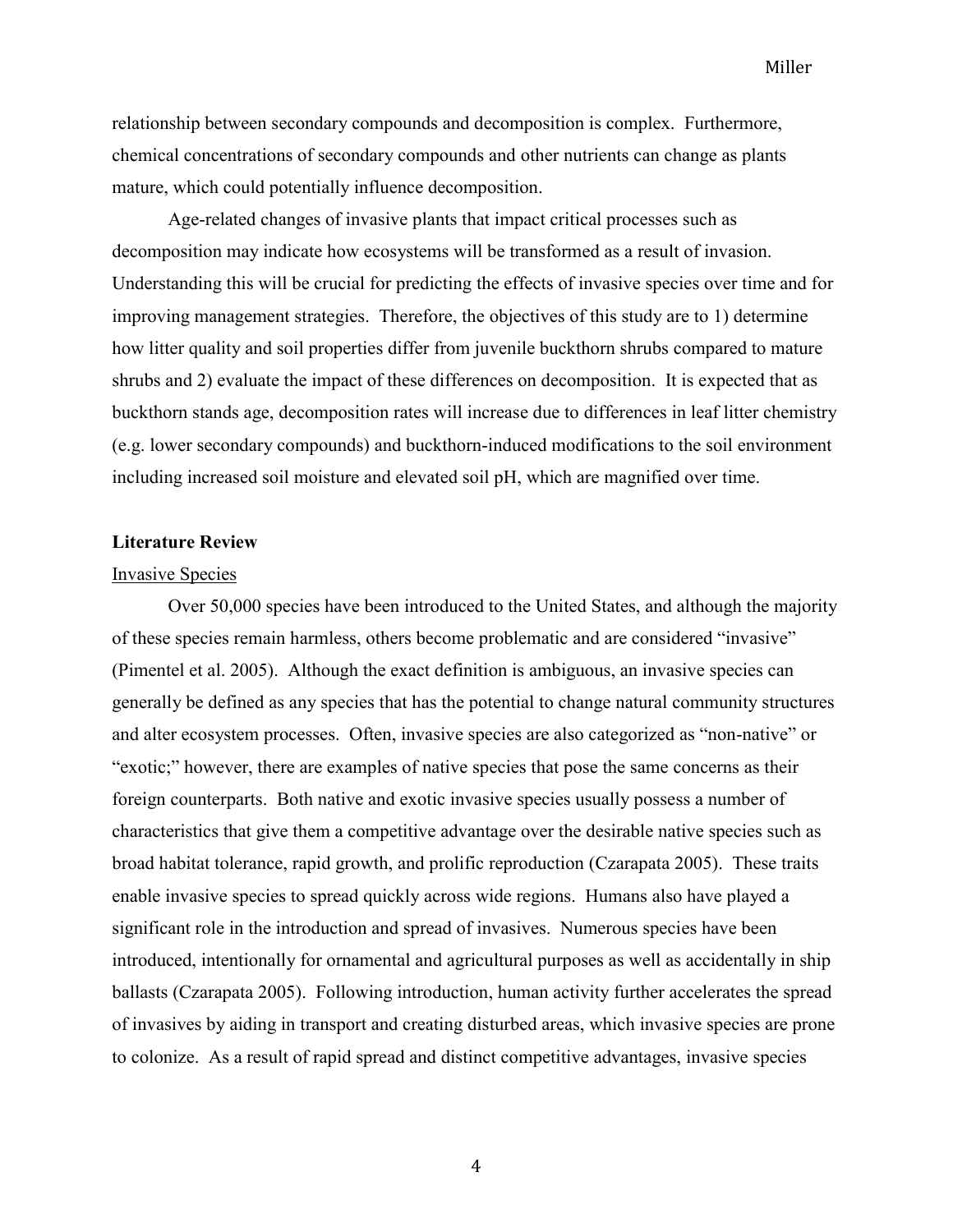tend to dominate communities and replace native species posing a variety of ecological problems that subsequently lead to economic losses.

In the United States, approximately \$120 billion is lost annually due to the damages inflicted by introduced species and the costs of control efforts to deter these problematic species (Pimentel et al. 2005). This estimated total cost does not take into account all invasive species in the country nor does it account for the many ecological damages that are imposed by these species but do not hold a monetary value. Though there is not a direct monetary cost associated with many ecological impacts of invasive species, the societal costs are substantial. For example, invasive species may inhibit ecosystem services, the natural ecosystem processes required to maintain human life. Examples of ecosystem services include production of goods, air and water purification, and decomposition (Daily et al. 1997). Preserving biodiversity is essential for maintaining these vital ecosystem services. For instance, decomposition is carried out by a diverse set of organisms, each responsible for breaking down different chemical components of waste. Given the tremendous amount of waste produced by humans, decomposition is a critical process required to break down these wastes and to release nutrients back into the ecosystem to be reused by plants, animals, and humans (Daily et al. 1997). Though direct, short-term economic benefits are not always apparent, the long-term importance of ecosystem services is obvious, which is why it is crucial to preserve these services (Daily et al. 1997). The greatest threat to biodiversity and ecosystem services is habitat destruction followed closely by invasive species (Daily et al. 1997). In order to protect these fundamental ecosystem services, it is imperative to have a comprehensive understanding of the ecological impacts of invasive species.

Past research has focused on the factors influencing invasibility of individual species and the direct effects of invasive species on community composition via competition. In addition to competitive interactions, it is apparent that invasive species have the potential to alter ecosystem processes (e.g. decomposition) that are, in part, subjected to individual species controls. Though frequently overlooked until recently, these invasive species impacts on ecosystem processes may be more important than the commonly studied direct consequences of competition given that ecosystem processes are one major determinant of the existing plant and animal communities (Ehrenfeld 2003).

#### Decomposition and Nutrient Cycling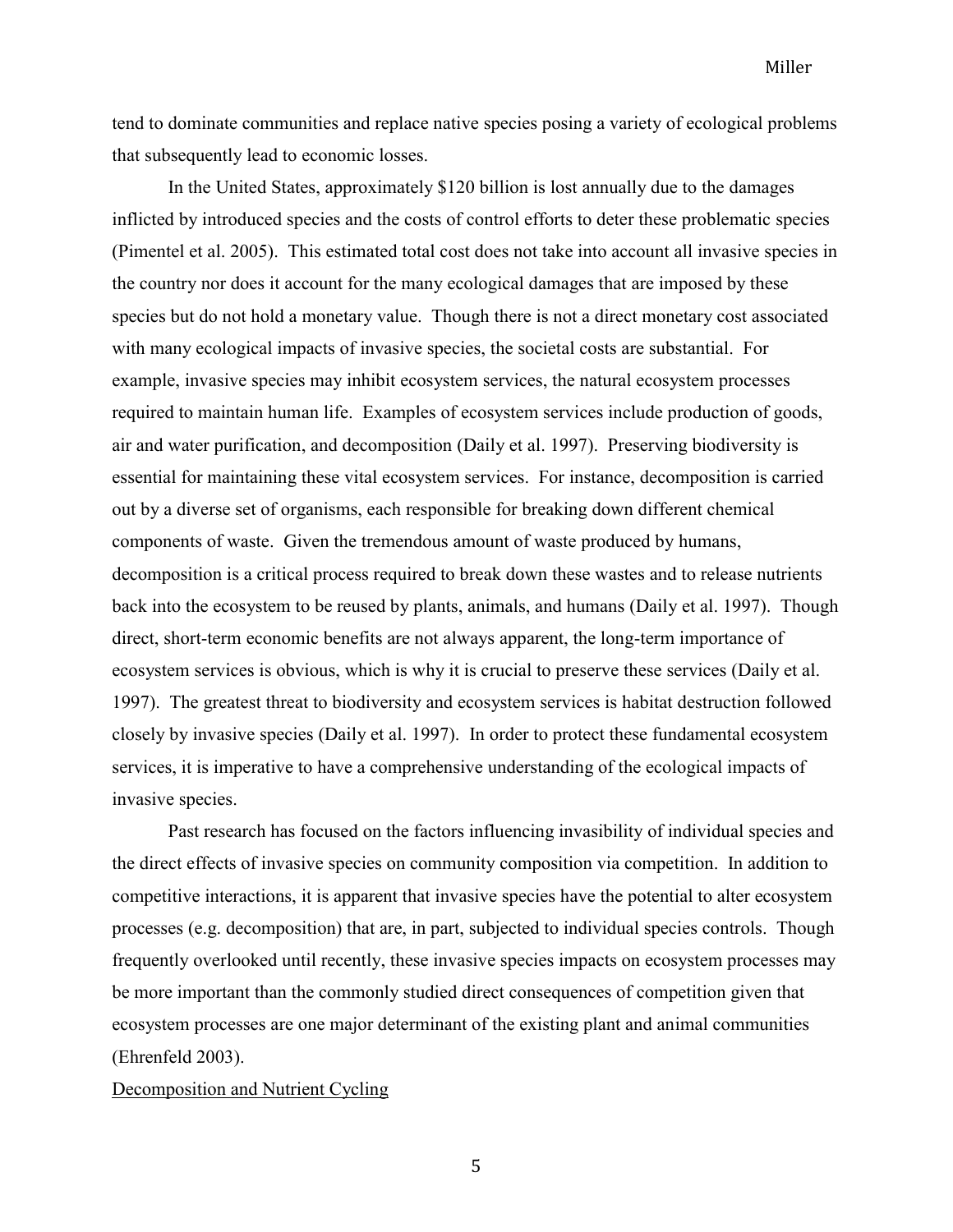One of the most important ecosystem processes is decomposition, which refers to the process of breaking down dead organic matter, or detritus, into smaller components through physical and chemical means (Chapin et al. 2002). The entire process can be broken down into two stages: fragmentation and chemical alteration (Aerts 1997, Chapin et al. 2002). Fragmentation occurs when larger detritivores, such as earthworms, consume the detritus, breaking it down into smaller pieces (Aerts 1997, Chapin et al. 2002). These smaller pieces can then be broken down further by microorganisms, primarily bacteria and fungi, which produce extracellular enzymes that chemically break down the organic material (Chapin et al. 2002). As the detritus breaks down, the soil microbes convert some of the nutrients into energy through respiration, resulting in the release of  $CO<sub>2</sub>$  as a byproduct (Equation 1). Frequently, respiration (the amount of  $CO_2$  released) is measured as a proxy for decomposition. In addition to releasing CO2, microbes leave behind inorganic nutrients, which are then available to other organisms such as plants (Chapin et al. 2002).

**Respiration Equation:**  $C_6H_{12}O_6 + 6O_2 \rightarrow 6CO_2 + 6H_2O +$  Energy (Equation 1)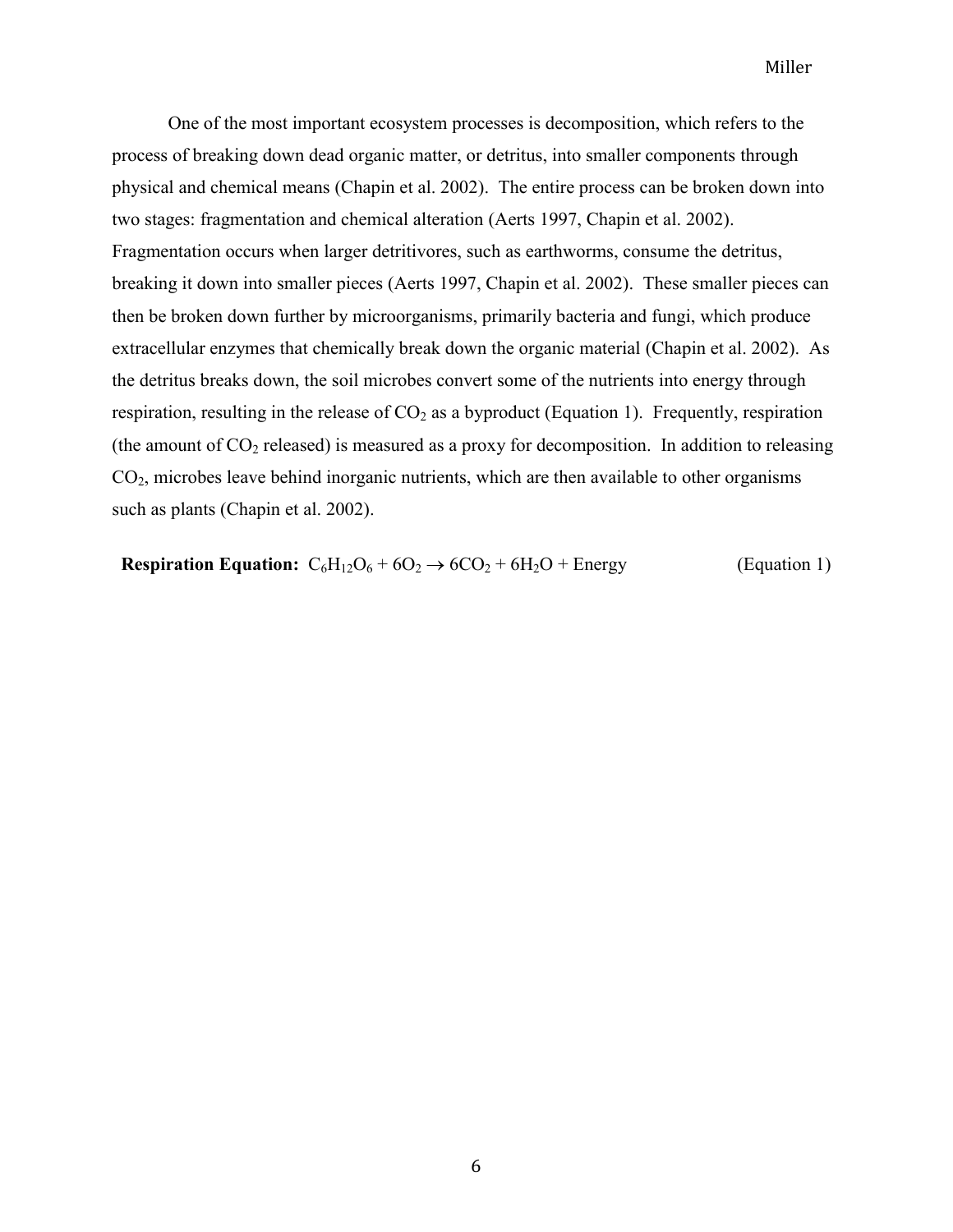These inorganic nutrients released by the microbes continue moving through the ecosystem in a process called nutrient cycling. Given that nutrient inputs into an ecosystem are



relatively low,  $\boxed{p \longleftarrow}$  this recycling is an essential ecosystem process to cycling. The rate  $\sqrt{\phantom{a}}$  position is affected by three key factors in the physical attribute and composition (Chapin et al. 2002). Although decomposition  $\left\langle P \leftarrow \leftarrow C \right\rangle$  ecause the microorganisms actually break down

most of the detritus, but microbial community composition is determined by physical Figure 1: Interacting factors in litter and soil that affect decomposition. characteristics is well as well as well as a Therefore, the microbial community will be discussed in terms of how it responds to the physical and chemical environments. At a global scale, physical characteristics (including soil/litter temperature and moisture) play the most influential role in determining decomposition rates followed by litter characteristics, mainly litter quality (Aerts 1997).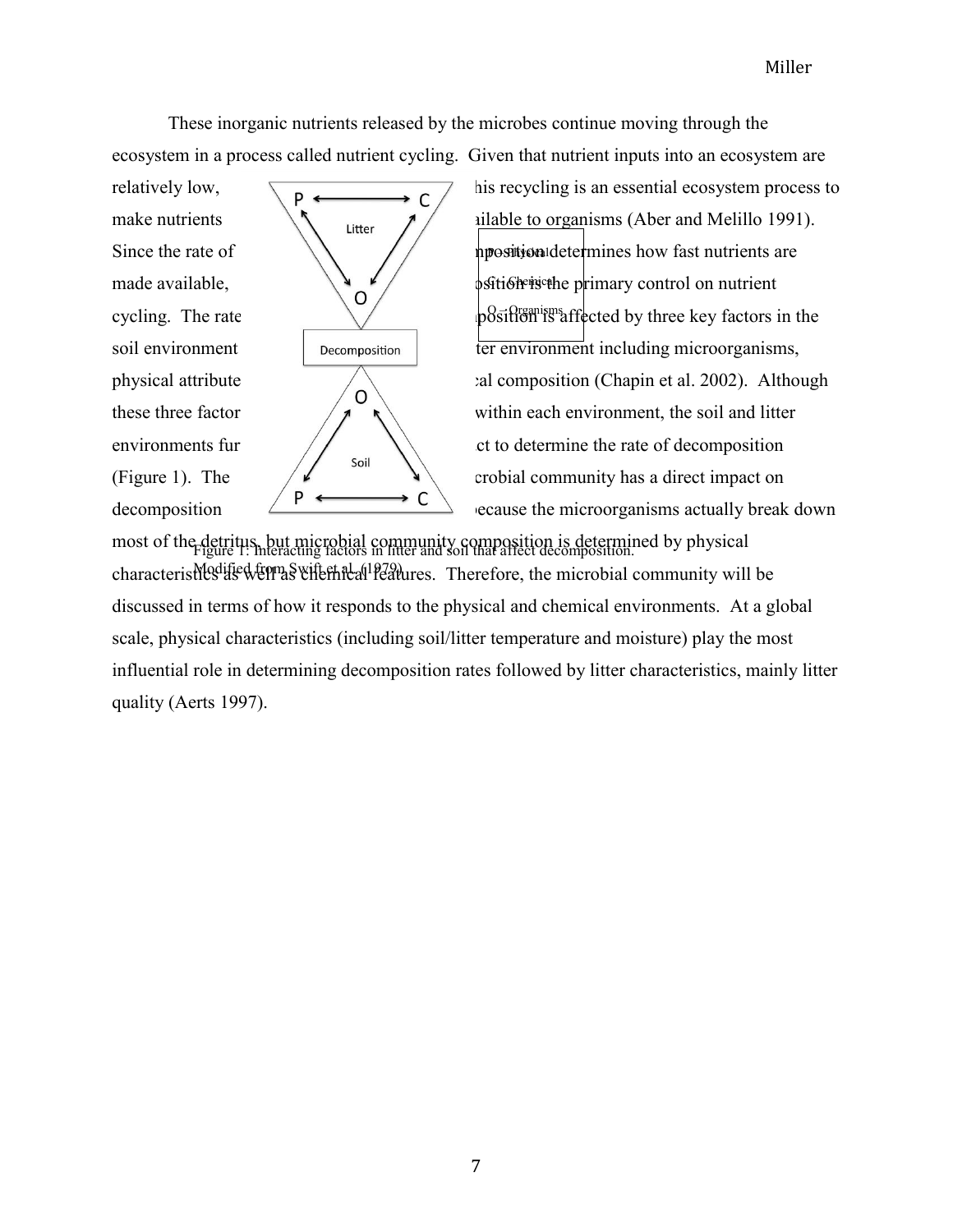Physical characteristics, most importantly temperature and moisture, are largely driven by climate (Aerts 1997). Generally, increased temperature is associated with increased microbial respiration and thus faster rates of decomposition (Aber and Melillo 1991, Chapin et al. 2002). Increased moisture will also increase microbial activity and decomposition up to a certain point (Aber and Melillo 1991, Chapin et al. 2002). However, extreme high or low conditions that exceed the moisture threshold of most microbes will be associated with slower decomposition rates (Chapin et al. 2002). Overall, microbes favor warm, moist environments; therefore, faster rates of decomposition will occur under these conditions (Figure 2, Chapin et al. 2002). Although moisture and temperature conditions are independent between soil and litter environments, these physical characteristics are most commonly measured in the soil because it is difficult to accurately monitor temperature and moisture within plant litter.



Figure 2: Theoretical decomposition trends based on major controlling factors including temperature, moisture, pH, and litter quality.

In addition to physical properties, chemical attributes also play an influential role in determining decomposition rates. In the soil environment, pH is an important characteristic that affects the microbial community and decomposition rates. Kittle et al. (1995) found that decomposition in wetlands was slower under low pH (2.5-4.5) conditions compared to higher pH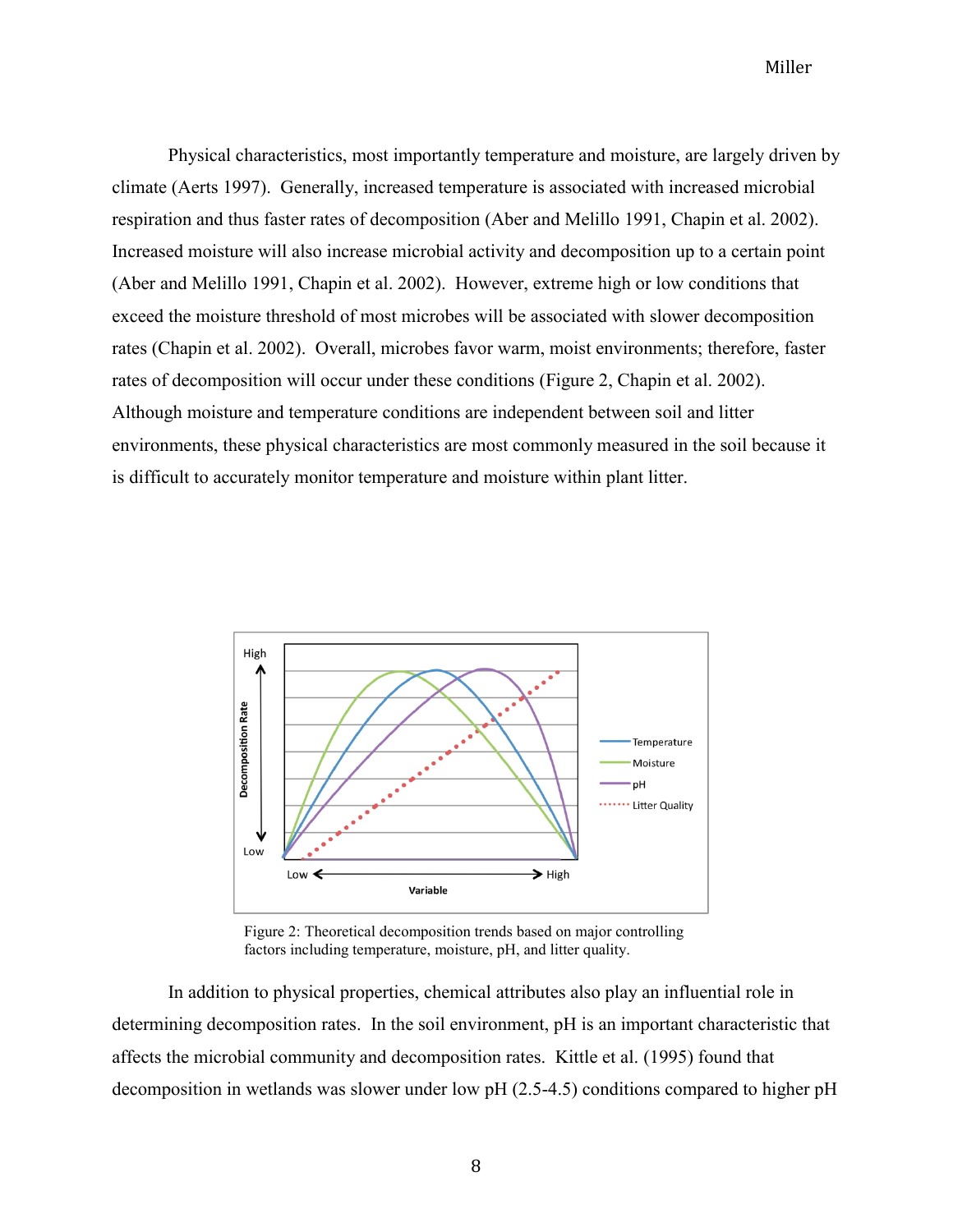conditions (6.5). Although alkaline conditions were not tested in this particular study, it is documented that decomposition is generally faster under neutral pH (Figure 2, Chapin et al. 2002). In addition to pH, chemical composition is also a key factor influencing microbial activity and thus decomposition. Soil nutrients interact with leaf litter increasing the complexity of decomposition dynamics; however, to simplify the process, chemical composition will be discussed in terms of litter with the understanding that soil nutrients may complicate generalized relationships.

The chemical composition of litter, referred to as litter quality, is determined by factors such as nutrient concentration, chemical structure, and toxicity (Chapin et al. 2002). The litter quality is categorized as high (decomposes rapidly) or low (decomposes slowly) based on palatability to microbes (Figure 2). In order to explain general trends in decomposition dynamics, many studies focus on examining nutrient concentrations in litter and the ratio of those concentrations. Although many different nutrients influence decomposition, nitrogen (N) is one of the most important nutrients, and concentrations are frequently reported. Commonly, the carbon to nitrogen ratio  $(C:N)$  and lignin to nitrogen ratio (lignin: N) are considered to be some of the main determinants of decomposition rates. High N concentrations generally correlate to low C:N and low lignin:N, though not always. Since N is required to support microbial growth and activity, litter with high concentrations of N, low C:N, and low lignin:N decomposes more rapidly (Aber and Melillo 1991). The other important factor is the chemical structure of the litter. For example, cellulose has a regular repeating structure that is easily broken down by enzymes, while lignin possesses a highly irregular complex structure that is difficult to break apart. Thus, litter with high lignin concentrations (high lignin:N) tends to decompose more slowly (Chapin et al. 2002).

In addition to nutrient concentrations and chemical structure, secondary compounds can also influence decomposition rates. Generally, secondary compounds are thought to decrease decomposition rates because they are toxic and reduce microbial activity (Chapin et al. 2002). However, opposite effects on microbial activity have also been reported. For example, polyphenols, a specific class of secondary compounds, can either stimulate or inhibit microbial activity depending on the microbes and the types of secondary compounds present (Swift et al. 1979, Hattenschwiler and Vitousek 2000). These opposing effects further complicate the understanding of plant species effects on decomposition.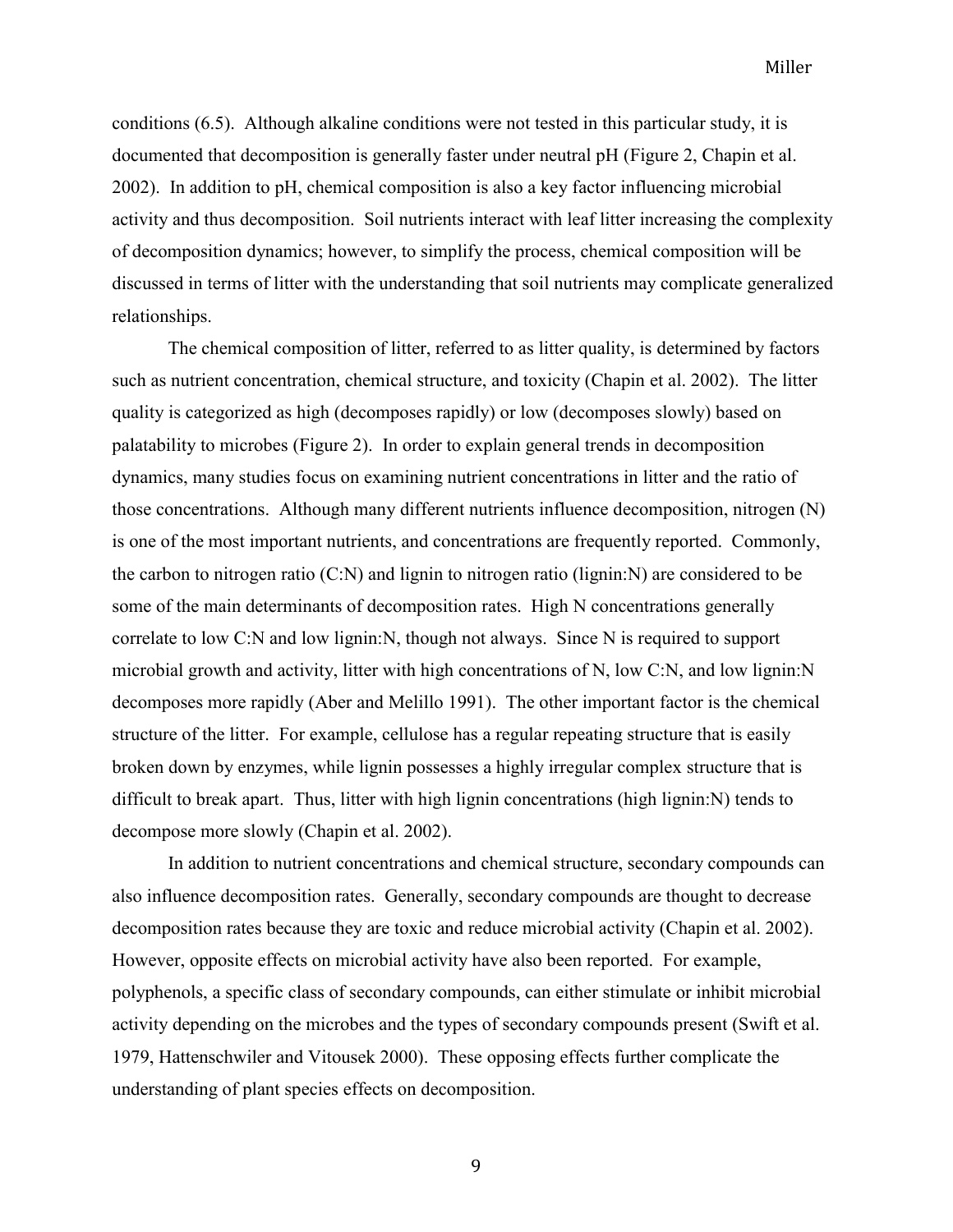#### Invasive Species and Decomposition

Litter characteristics vary between species, resulting in species effects on decomposition (Hobbie 1992). In general, plants from low-nutrient environments produce low quality litter that contains more secondary compounds and decomposes slowly, while high-nutrient environments have plants that produce high quality litter with fewer secondary compounds that decomposes rapidly (Hobbie 1992). Therefore, there is a positive feedback loop between the nutrient environment and the plant community in which plant species reinforce the original nutrient conditions (Hobbie 1992). However, invasive plants often possess characteristics that are atypical to that of the native plants, which can lead to unexpected changes in decomposition dynamics and other ecosystem processes. For example, out of 12 studies reviewed by Ehrenfeld (2003), total litter mass of invaded areas compared to non-invaded areas increased in six cases, decreased in five, and remained constant in one case. These differences in litter mass can be attributed to unique plant traits introduced by the invasives such as varying plant size, biomass allocation, and litter chemistry (Ehrenfeld 2003). Furthermore, all of these traits interact. For instance, the litter of many invasive species contains high N concentrations and decomposes rapidly (Heneghan et al. 2002, Ehrenfeld 2003, Allison and Vitousek 2004, Ashton et al. 2005); however, this pattern is not universal (Ehrenfeld 2003). There are cases where invasive plant litter decomposes slower than that of natives (Ehrenfeld 2003), possibly due to secondary compounds, which are frequently found in exotic plants (Cappuccino and Arnason 2006). The overall impacts of a given species may depend on the relative difference between the characteristics of the invasive compared to that of the native species (Ehrenfeld 2003, D'Antonio and Hobbie 2005).

#### *Rhamnus cathartica*

One example of an invasive species that possesses the ability to alter decomposition is *Rhamnus cathartica*, often referred to as common buckthorn or European buckthorn. Buckthorn is an invasive plant found throughout the northeastern and midwestern United States as well as parts of southern Canada (Kurylo et al. 2007). Originating in Europe and Asia, buckthorn was introduced to North America in the 1800s as an ornamental shrub used in hedgerows because of its ability to grow densely. Buckthorn usually grows as a shrub with multiple stems but can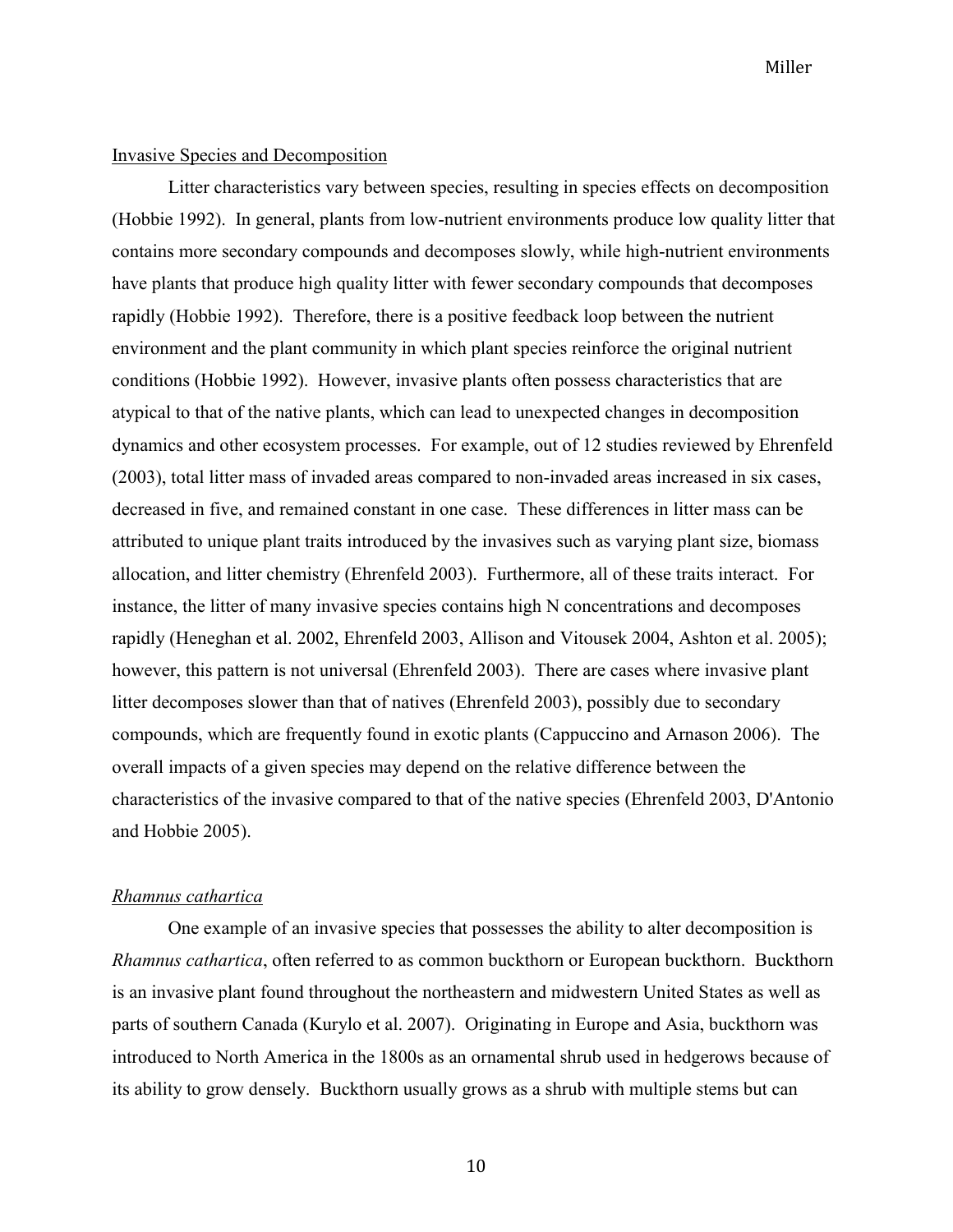sometimes form a small tree up to nine meters in height (Godwin 1943, Czarapata 2005, Knight et al. 2007). Young buckthorn shrubs have gray to brown bark, which becomes rough with age and turns to a dark gray or black color. The bark of both young and mature individuals is speckled with prominent light-colored lenticels. Buckthorn is recognizable by its simple dark green leaves that grow nearly opposite each other. The leaves, which flush in early May and senesce in late October to November, are ovate and sometimes pointed at the tip with distinct converging veins (Godwin 1943, Czarapata 2005). Between May and June the plant forms clusters of small light green to white fragrant flowers (Czarapata 2005). Later, female shrubs develop copious amounts of small black fruits that ripen in September and October (Godwin 1943) and are commonly dispersed by birds (Knight et al. 2007). Since its introduction to the United States, buckthorn has spread rapidly and become a major concern in many Midwestern states including Wisconsin, Minnesota, Illinois, Iowa, and Michigan (Czarapata 2005, Kurylo et al. 2007) due to its broad habitat tolerance, rapid growth, and resistance to management.

Buckthorn is tolerant of a wide range of moisture and light conditions (Knight et al. 2007), which allows it to grow in a variety of habitats including interior woods, forest edges, prairies, old fields, and roadsides (Czarapata 2005). In addition, buckthorn exhibits rapid growth (Knight et al. 2007) and the ability to grow clonally, often resulting in dense monospecific thickets. Although it is commonly thought to be a particular problem in forest understories, Mascaro and Schnitzer (2007) found that buckthorn was the dominant woody species in forest sites of southern Wisconsin up to a size class of 25 cm dbh making it competitive with larger trees as well as understory plants. Compared to native plants, buckthorn leafs out early and senesces late, increasing time for photosynthesis and giving the shrub a competitive advantage (Knight et al. 2007), which may allow it to dominate forest sites. Buckthorn is known to be associated with arbuscular mycorrhizae (Godwin 1943), which may aid its aggressive growth pattern and ability to become a forest dominant. It has also been reported that buckthorn is highly resistant to imposed management such as cutting, burning, and grazing (Godwin 1943), which may be attributed to its mutualism with arbuscular mycorrhizae since it seems to maintain its mycorrhizal associations even after the stems have been cut down (Petrovic 2007). Buckthorn's ability to grow rapidly, become dominant, and resist management make it a successful invader with the potential to impact ecosystems in multiple ways.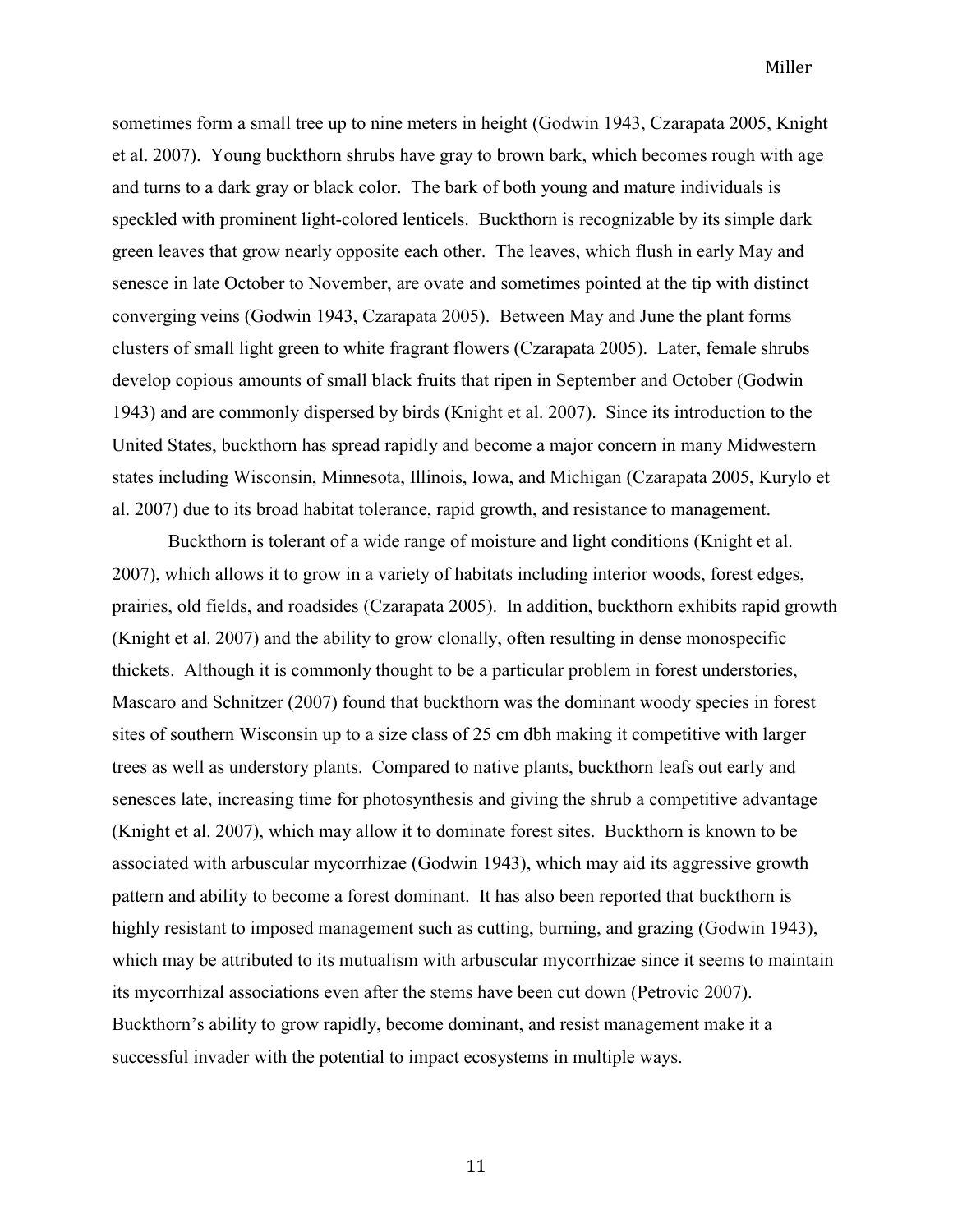One crucial ecosystem impact is the influence of buckthorn on decomposition and nutrient cycling (Knight et al. 2007) primarily via changes in the litter characteristics and the physical environment. It has been noted that high quality buckthorn leaves have a higher concentration of N than the leaves of many native species (Heneghan et al. 2002, Heneghan et al. 2006). As expected for high N concentrations, buckthorn leaf litter decomposes rapidly in relation to native species (Heneghan et al. 2002). Furthermore, when buckthorn-invaded sites were compared to non-invaded sites, lower litter mass was observed in the invaded sites supporting the idea that buckthorn increases decomposition rates (Heneghan et al. 2004).

Although it is apparent that litter characteristics of buckthorn can affect decomposition, it is unknown how these litter characteristics change with age. As plants mature, they allocate nutrients to different structures. For example, young plants expend the majority of their energy on growth, allocating resources to stem development. However, as plants age, growth begins to slow and biomass does not increase as quickly. After the plant reaches reproductive maturity, more nutrients are allocated to reproductive structures such as fruits. In addition to changing nutrient concentrations, levels of secondary compounds used for defense may also vary according to age. In a study of *Populus tremuloides* (trembling aspen) clones, Donaldson et al. (2006) found that phenolic glycosides in leaves decreased between juvenile and mature ramets aged 1-10 years, suggesting that defense compounds in leaves may be more important in juveniles whose growth and development is more vulnerable to herbivory. Buckthorn also contains concentrations of secondary compounds, specifically the polyphenol emodin, which may vary with age. Buckthorn contains other secondary compounds, but emodin is the most prominent (Cappuccino and Arnason 2006) and has been reported to be found in the bark, leaves, stems, flowers, and seeds of 23 different *Rhamnus* species (Izhaki 2002). Based on the findings of Donaldson et al. (2006), it is possible that emodin and other secondary compounds in buckthorn leaves decrease as the plant ages. Concentrations of secondary compounds in leaf litter have not been reported for buckthorn nor have the potential impacts on decomposition been studied.

Additionally, buckthorn has been found to modify soil properties such as moisture, pH, and soil nutrients, which may contribute to the rapid decomposition associated with invaded sites. Buckthorn has been associated with increased soil moisture and higher pH. Heneghan et al. (2004) found that gravimetric water content was 59% higher in invaded sites compared to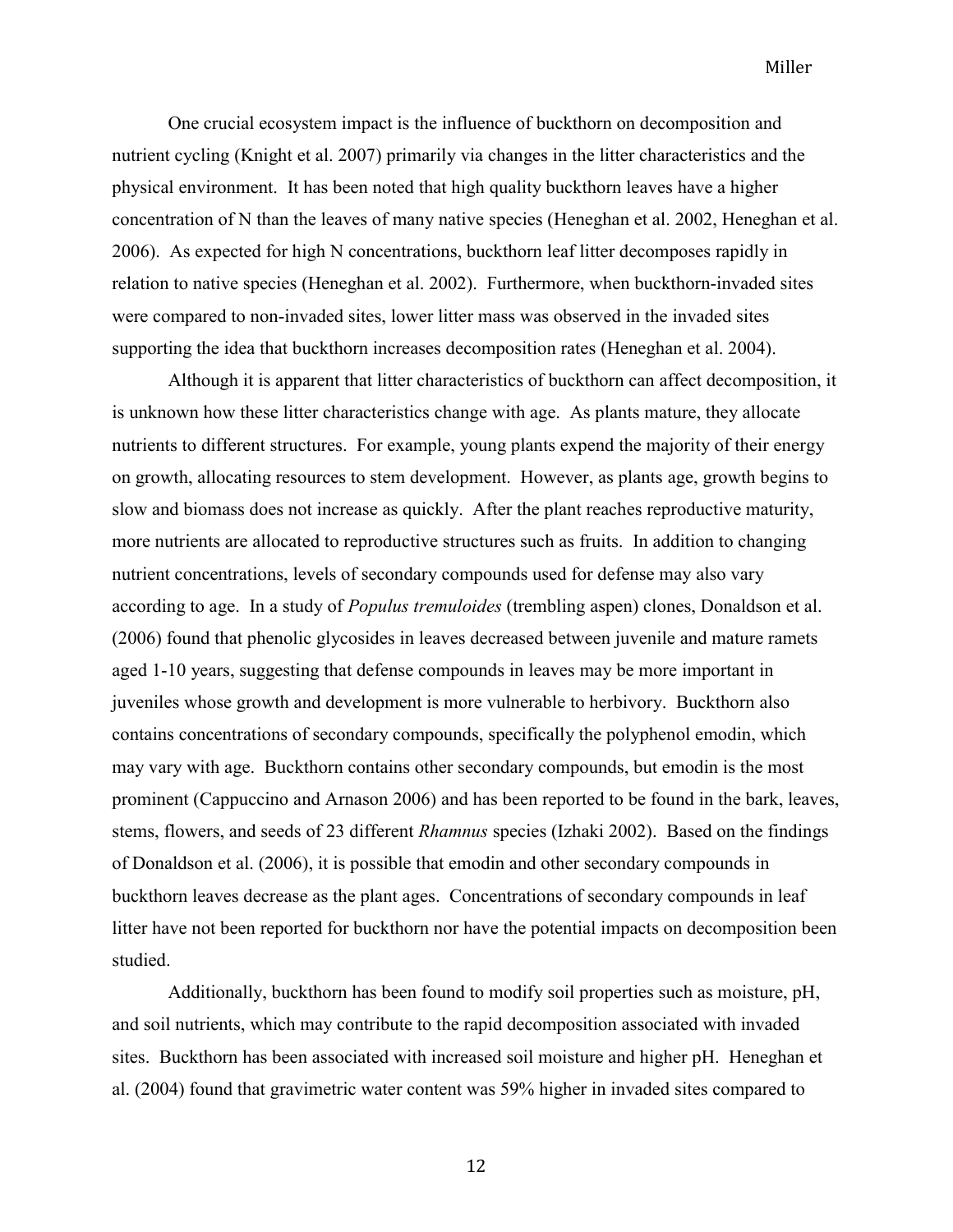non-invaded sites, a finding that is likely attributed to the shade differences between the growth form of shrubs compared to trees. Furthermore, Heneghan et al. (2004) found that soil pH was also significantly increased in the soil of buckthorn-invaded sites compared to non-invaded sites. In addition, Heneghan et al. (2004) found that invaded sites had lower soil C:N compared to noninvaded sites. Although the overall soil C:N was lower, percentage of soil N was twice as high in the invaded sites, and percentage of soil C was 80% higher in the invaded areas suggesting that buckthorn increases soil nutrients (Heneghan et al. 2006), which could affect decomposition rates. It is likely that these alterations will be magnified as the buckthorn stand ages.

Together, these previous studies show that buckthorn has the potential to alter decomposition dynamics, yet it remains unclear how these effects vary as the plant matures and as the entire stand ages. Age-related changes of invasive plants that impact critical processes such as decomposition may indicate how ecosystems will be transformed as a result of invasion. Understanding these changes will be crucial for predicting the effects of invasive species and for improving management strategies. Therefore, the objectives of the following study were to 1) determine how litter quality and soil properties differ from juvenile buckthorn shrubs compared to mature shrubs and 2) evaluate the impact of these differences on decomposition. It was expected that as buckthorn stands age, decomposition rates would increase due to variation in leaf litter chemistry (e.g. lower secondary compounds) of mature shrubs and soil modifications including increased soil moisture and elevated soil pH.

#### **Methods**

#### Site Description

The field component of this study was conducted at the River Bend Nature Center located in Racine, Wisconsin (42º45' N, 87º49' W) along the Root River. The River Bend Nature Center was first established as a nature sanctuary in the 1950s and currently consists of 80 acres of natural areas including young oak-hickory forests, wetlands, and open fields. The dominant overstory trees consist of *Quercus alba* (white oak), *Quercus rubra* (red oak), *Carya ovata* (shagbark hickory), and *Prunus serotina* (black cherry), while the understory is primarily dominated by the exotic shrubs *Rhamnus cathartica* (common buckthorn) and *Lonicera tatarica* (Tartarian honeysuckle). Invasive species within the site have not been managed in recent years, and buckthorn stands of varying ages are prevalent throughout the site.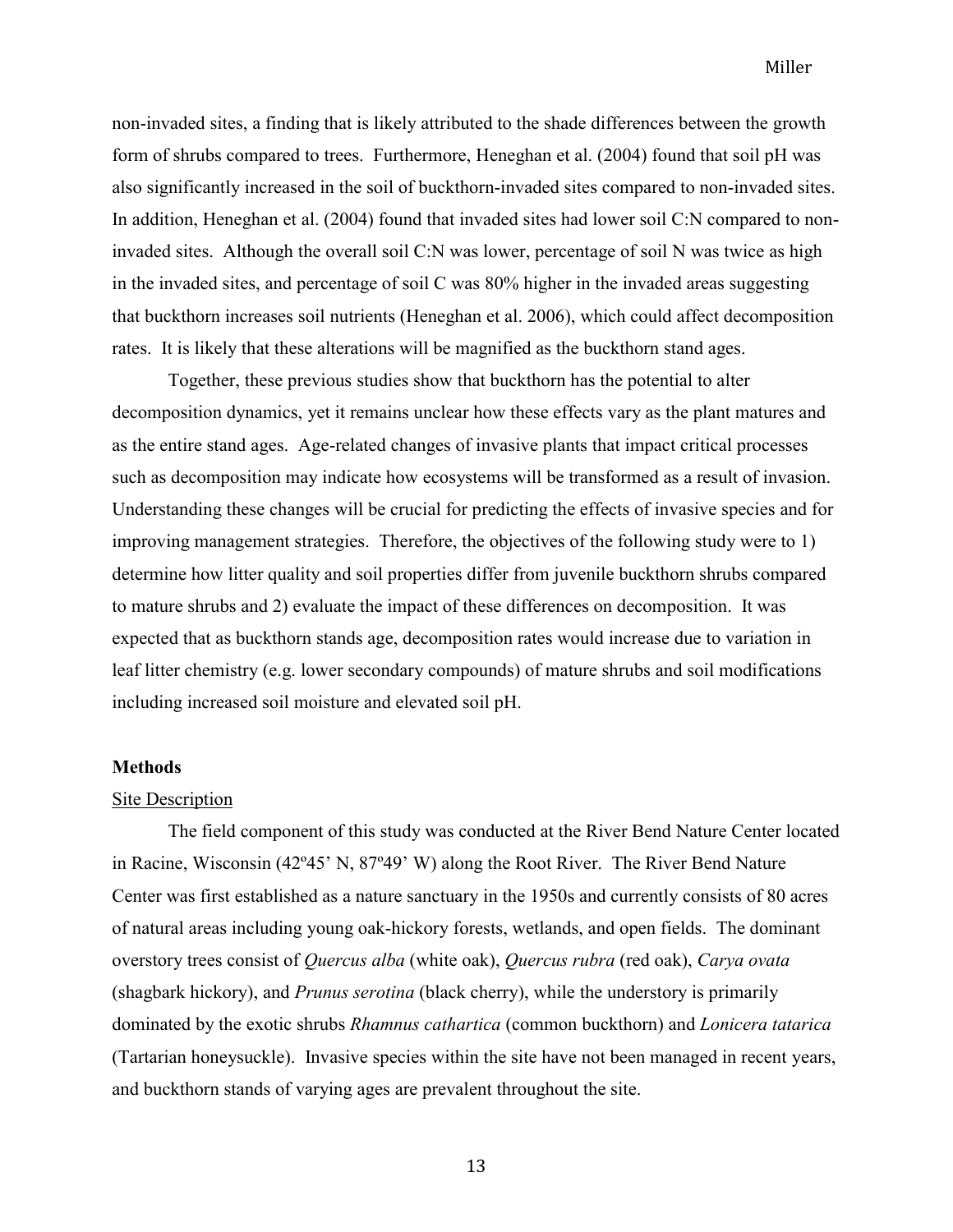#### Litter Collection

Size was used as an estimation of general age, and two categories (juvenile and mature) were determined based on the general size of buckthorn individuals containing berries, a sign of reproductive maturity. Juveniles were defined as any plant with a dbh less than 2 cm and a height less than 2 m, while adults had a dbh greater than 6 cm and a height greater than 2 m. Given that buckthorn commonly grows in clumps with multiple stems, dbh was measured at a height of 1.4 m for only the largest stem in each clump. Leaves from juvenile and mature buckthorn shrubs were harvested at River Bend Nature Center prior to leaf fall on October 22, 2009 and brought back to the laboratory at Carthage College where they were air-dried and stored. Six subsamples of air-dried leaves (three juvenile and three mature) were sent to the Louisiana State University AgCenter Soil Testing and Plant Analysis Laboratory (LSU AgCenter 2010) in Baton Rouge, Louisiana to be analyzed for nutrients (C, N, P, K, Ca, Mg, S, B, Zn, Cu, Fe, Mn, Mo, Al, Na). Six additional samples (three of each age group) were sent to the University of Wisconsin-Madison Soil and Forage Analysis Laboratory (Schulte et al. 1987) in Marshfield, Wisconsin to be analyzed for total dry matter, lignin, and acid detergent fiber (ADF).

#### Field Experiment

A total of 20 buckthorn individuals were selected (ten juveniles and ten adults). In order to evaluate effects of stand age, individuals were selected from buckthorn patches containing plants of approximately the same size. Under each selected individual, soil properties (temperature, pH, moisture, organic matter) and respiration rates were measured immediately following buckthorn litterfall on November 19, 2009.

In the field, soil temperature was measured at a depth of 10 cm under each selected individual, then three soil samples were collected using a soil corer (2 cm diameter, 15 cm depth) and pooled, resulting in a total of 20 samples transported back to the laboratory. Soil pH was measured by creating two duplicate slurries (5 mL soil to 25 mL of distilled water) per soil sample. The pH was measured after the slurries settled for 24 hours, and the mean pH of the duplicates was used to estimate the overall pH of each soil sample. In addition, subsamples (approximately 5 g) were taken from each soil sample to calculate soil moisture using standard gravimetric techniques. After calculating soil moisture, about 2 g of each subsample was placed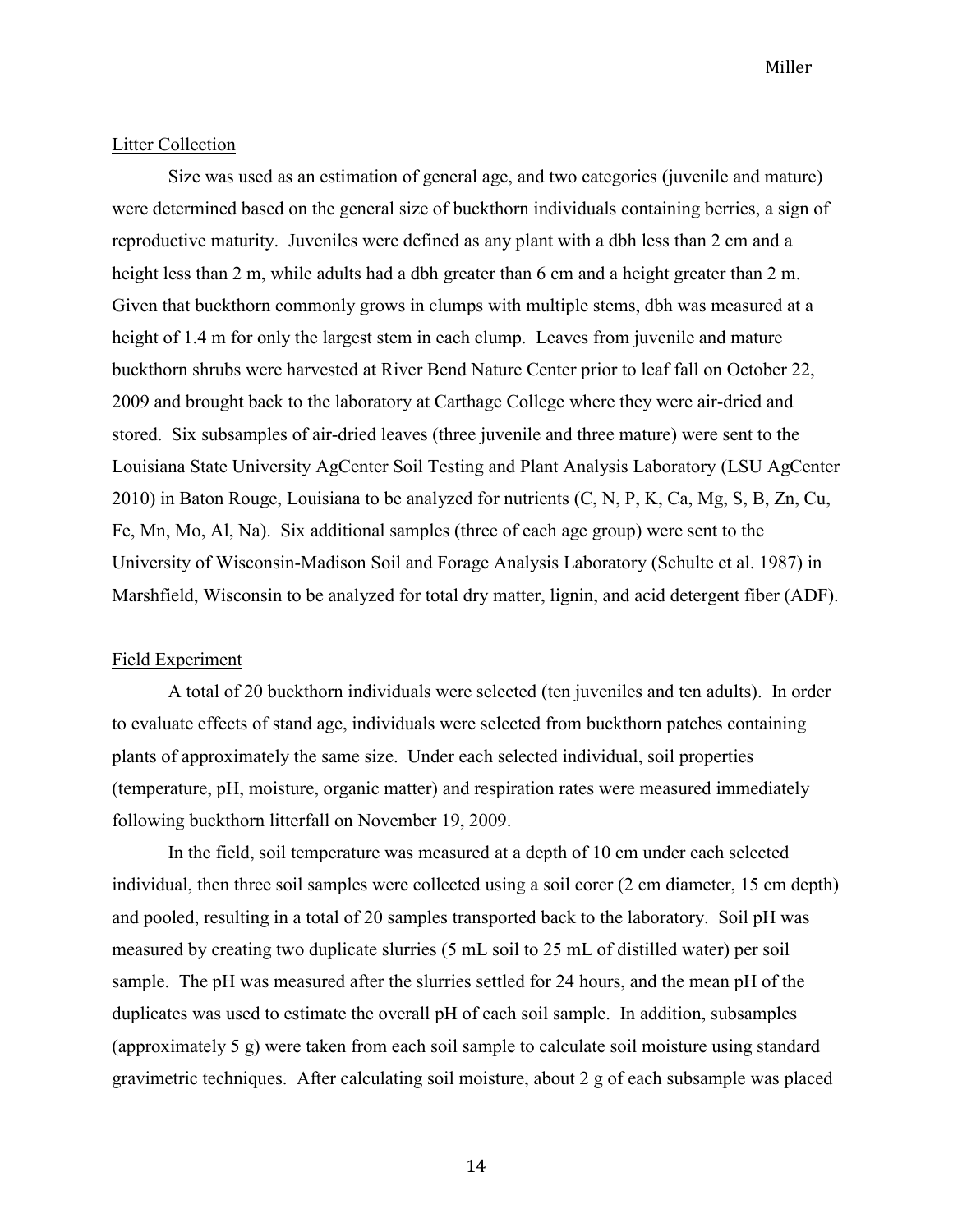in a muffle furnace for three hours at  $300^{\circ}$ C and then reweighed to determine soil organic matter (SOM) content.

Soil respiration was measured under each individual shrub using a modified version of the soda-lime method (Edwards 1982). Small containers (29.6 mL) were filled with approximately 10 g of soda lime granules and oven-dried at  $105^{\circ}$ C to a constant mass. While attempting to minimize disturbance, one soda-lime container was carefully placed on the soil/litter surface under each selected shrub and covered with a respiration chamber (437 mL) that was sealed to the ground. Additionally, six "blanks," each consisting of a soda-lime container placed in an empty sealed chamber, were randomly assigned and placed under three juvenile and three mature individuals. The respiration chambers were left in the field to incubate for 24 hours before they were retrieved and brought back to the laboratory where the soda-lime containers were oven-dried at 105°C to a constant mass. The amount of  $CO<sub>2</sub>$  (mg) absorbed was calculated according to the protocol in Edwards (1982); however, a revised correction factor of 1.69 was used to account for water formation (Equation 2, Grogan 1998).

**Calculation:** (Mass<sub>final</sub> - Mass<sub>initial</sub> - Mean  $\triangle$  Mass<sub>blank</sub>)\*1000\*1.69 = CO<sub>2</sub> in mg (Equation 2)

#### **Results**

The results from the chemistry analyses indicate that there are significant differences in the chemistry of leaf litter from juvenile buckthorn individuals and mature buckthorn individuals. Mature leaf litter had significantly ( $p < 0.05$ ) higher concentrations of calcium, copper, sulfur, and zinc (Table 1). There was a marginally significant ( $p = 0.055$ ) difference in sodium concentrations with mature leaf litter having more sodium. Juvenile leaf litter had significantly ( $p < 0.05$ ) higher concentrations of boron, iron, magnesium, and manganese (Table 1). Juvenile leaf litter also had a significantly ( $p = 0.005$ ) higher percent of acid detergent fiber (ADF). There were no significant differences in carbon, nitrogen, or lignin concentrations (Table 1).

Overall, there were minimal differences between juvenile individuals and mature individuals in terms of respiration and soil properties. The mean respiration rates were not significantly different ( $p = 0.86$ ) under mature buckthorn shrubs compared to juvenile shrubs (Figure 3). The mean respiration rate under mature shrubs was  $150.8 \pm 7.1$  mg CO<sub>2</sub> and  $149.2 \pm 7.1$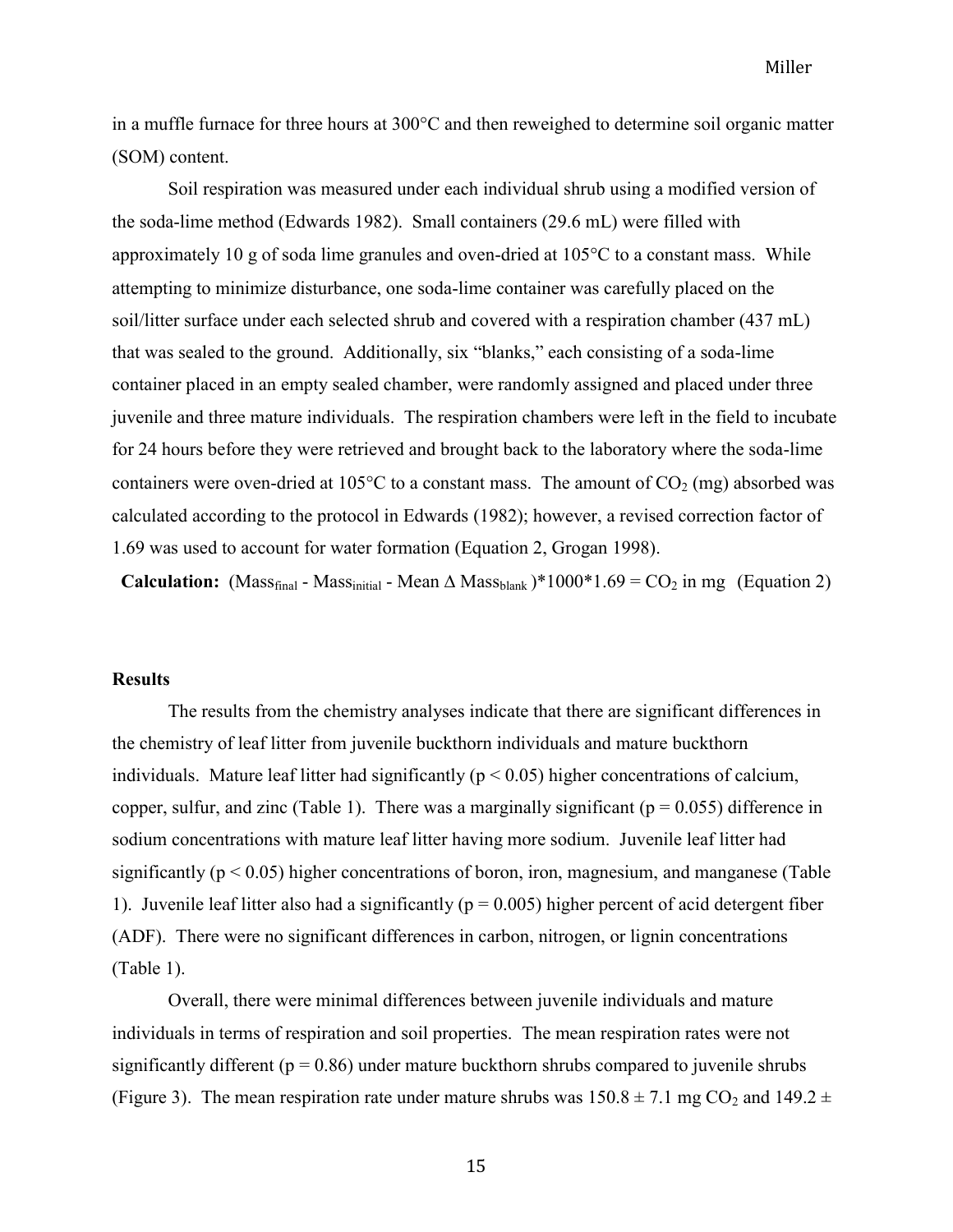5.6 mg CO<sup>2</sup> under juveniles. Differences in soil moisture were slightly more pronounced, though still not significant ( $p = 0.21$ ). The mean percent of soil moisture was marginally higher under juvenile buckthorn shrubs at  $27.7 \pm 1.3\%$  compared to mature buckthorn shrubs at  $24.7 \pm 1.3\%$ 1.9% (Figure 4). Soil organic matter (SOM) also differed only slightly between the two groups  $(p = 0.38)$ . The mean percent of soil organic matter was slightly higher under juvenile buckthorn shrubs at  $8.5 \pm 0.9\%$  compared to mature buckthorn shrubs at  $7.2 \pm 1.1\%$  (Figure 5). There was also no significant difference in the soil pH between the two groups ( $p = 0.64$ ). The mean soil pH was  $6.921 \pm 0.027$  under mature buckthorn individuals compared to  $6.901 \pm 0.033$  under juvenile buckthorn individuals (Figure 6).

| Table 1: Mean concentrations of chemical components in leaf             |                   |                   |         |
|-------------------------------------------------------------------------|-------------------|-------------------|---------|
| litter from juvenile and mature buckthorn individuals                   |                   |                   |         |
|                                                                         | Juvenile          | Mature            |         |
|                                                                         |                   |                   |         |
|                                                                         | Mean $\pm$ Stdev  | Mean $\pm$ Stdev  | p-value |
| Carbon %                                                                | $44.80 \pm 1.04$  | $43.70 \pm 2.08$  | 0.474   |
| Nitrogen %                                                              | $2.17 \pm 0.07$   | $2.23 \pm 0.03$   | 0.311   |
| C: N                                                                    | $20.62 \pm 0.65$  | $19.63 \pm 1.13$  | 0.275   |
| Aluminum (ppm)                                                          | 74.29 ± 13.02     | $53.52 \pm 0.89$  | 0.109   |
| Boron (ppm)                                                             | $56.49 \pm 2.96$  | $42.98 \pm 1.24$  | 0.008   |
| Calcium %                                                               | $3.36 \pm 0.10$   | $3.91 \pm 0.16$   | 0.011   |
| Copper (ppm)                                                            | $6.26 \pm 0.14$   | $7.39 \pm 0.26$   | 0.007   |
| Iron (ppm)                                                              | $149.11 \pm 2.72$ | $122.53 \pm 0.95$ | 0.001   |
| Magnesium %                                                             | $0.47 \pm 0.02$   | $0.41 \pm 0.01$   | 0.019   |
| Manganese (ppm)                                                         | $52.35 \pm 1.96$  | $40.87 \pm 4.37$  | 0.030   |
| Phosphorus %                                                            | $0.15 \pm 0.01$   | $0.18 \pm 0.02$   | 0.104   |
| Potassium %                                                             | $2.46 \pm 0.02$   | $2.90 \pm 0.25$   | 0.090   |
| Sodium (ppm)                                                            | $18.91 \pm 1.30$  | $21.91 \pm 0.16$  | 0.055   |
| Sulfur %                                                                | $0.20 \pm 0.01$   | $0.23 \pm 0.01$   | 0.025   |
| Zinc (ppm)                                                              | $12.16 \pm 0.33$  | $16.66 \pm 0.49$  | 0.0004  |
| Dry Matter %                                                            | $94.02 \pm 0.23$  | $93.83 \pm 0.08$  | 0.297   |
| ADF % of DM                                                             | $18.33 \pm 0.43$  | $15.99 \pm 0.18$  | 0.005   |
| Lignin % of DM                                                          | $3.79 \pm 0.07$   | $3.48 \pm 0.25$   | 0.152   |
| Lignin: N                                                               | $1.75 \pm 0.09$   | $1.56 \pm 0.12$   | 0.107   |
| * Bold values indicate significant differences using two-tailed t-tests |                   |                   |         |

airrerences using twoassuming unequal variance.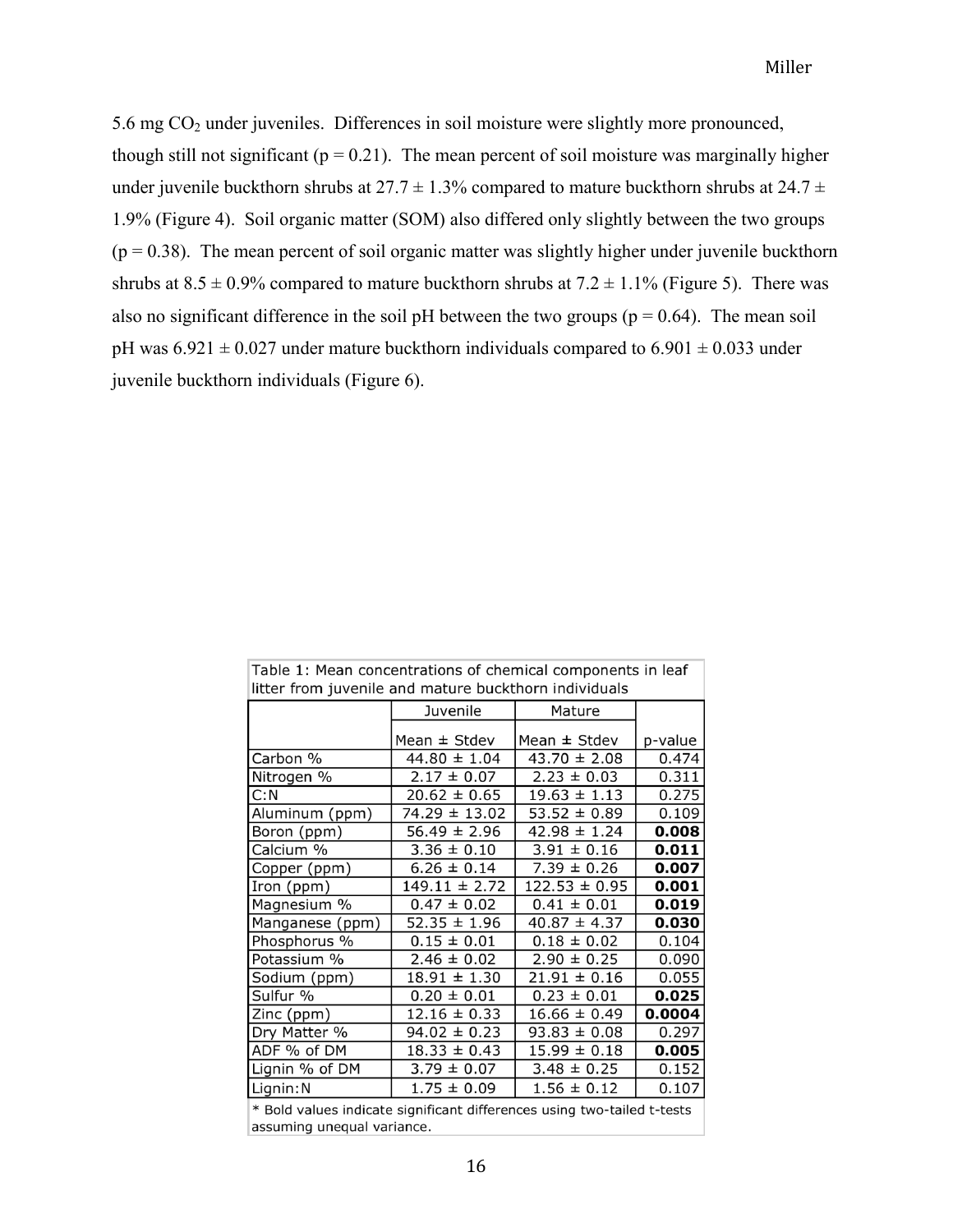





Figure 5: Mean percent of soil organic matter (SOM) under juvenile buckthorn individuals and mature buckthorn individuals.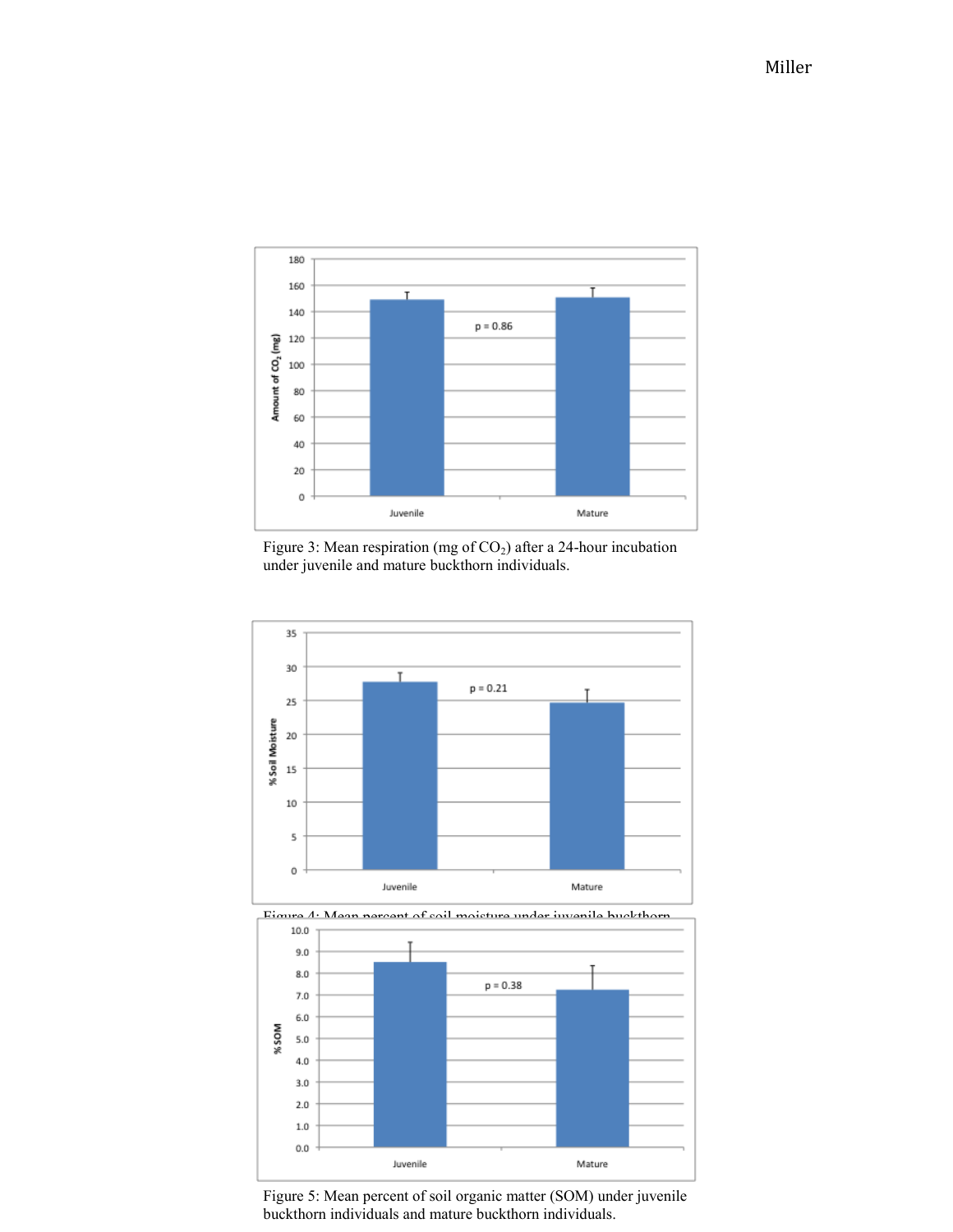

#### **Discussion** Figure 6: Mean soil pH under juvenile and mature buckthorn.

The purpose of this study was to determine how leaf litter chemistry varied between juvenile and mature buckthorn individuals and to compare soil properties in stands of juvenile and mature buckthorn in order to assess how these factors (litter chemistry and soil properties) may impact decomposition. Though significant differences were observed in leaf litter chemistry between the two age groups, there were no differences in soil properties or respiration rates, contrary to expectations.

 Leaf litter concentrations of C, N, and lignin did not significantly differ between juvenile and mature buckthorn (Table 1), indicating that these chemicals are not highly variable with age in this species. Similarly, Donaldson et al. (2006) found that *Populus tremuloides* (trembling aspen) leaf litter N concentrations did not exhibit high variability among six age classes of ramets. However, Donaldson et al. (2006) did find that phenolic compounds decreased with age, which suggests that trembling aspen may require less defense in leaves as it matures and becomes less vulnerable to herbivory. Though secondary compounds (e.g. polyphenols) were not directly analyzed in the buckthorn leaf litter, acid detergent fiber (ADF) was significantly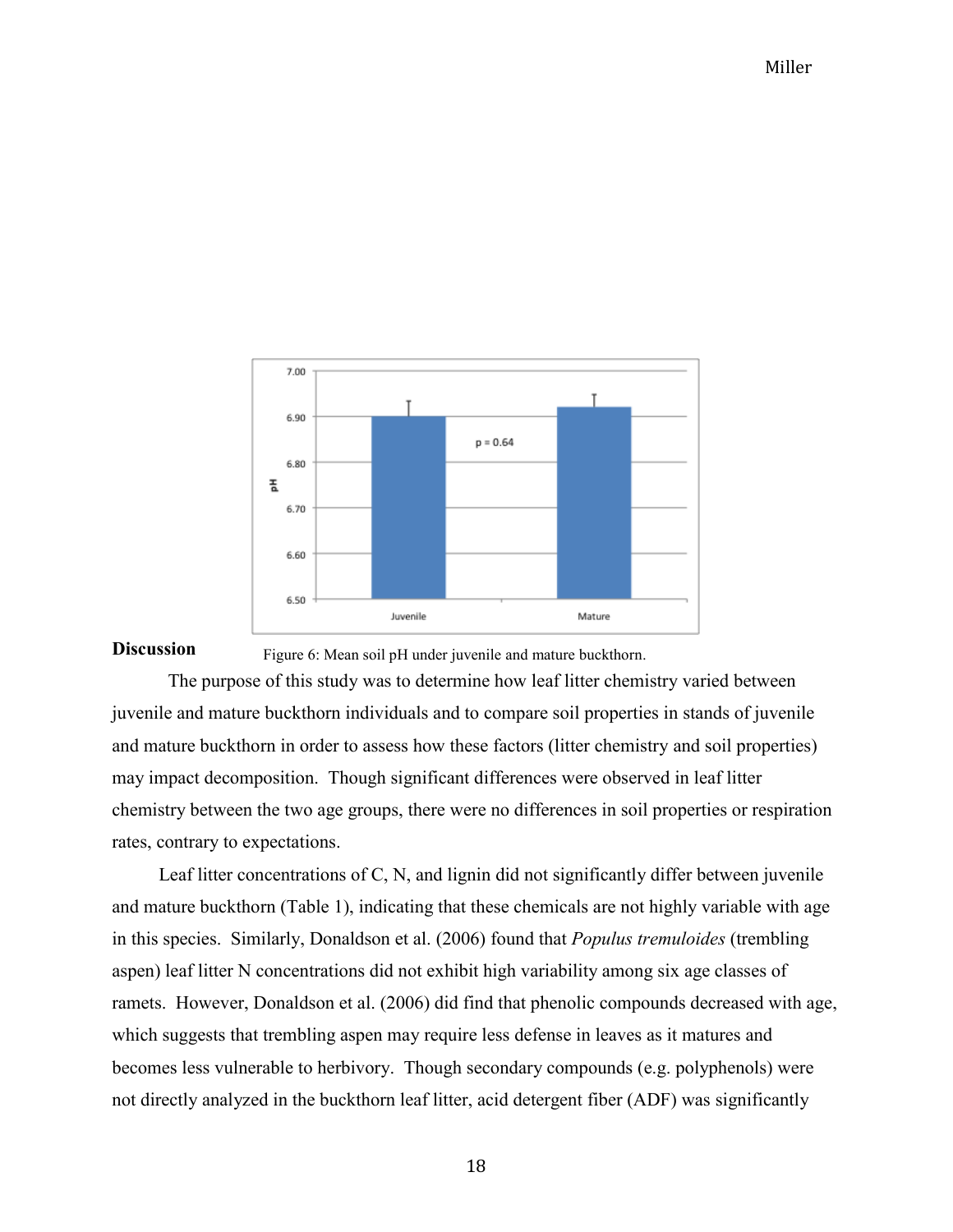higher in juvenile litter (Table 1). This finding indirectly suggests the possibility of more secondary C compounds in juvenile leaves, since secondary compounds sometimes bind with cellulose that is incorporated into the ADF (Swift et al. 1979). Though concentrations of C, N, and lignin have been found to be correlated with decomposition rates and are frequently the focus of many studies (e.g. Melillo et al. 1982, Aerts 1997), secondary compounds may play an influential role in determining decomposition dynamics. Secondary compounds may be especially important when considering changes within a single species since these compounds may be subject to more developmental variability compared to the usual decomposition metrics such as nitrogen and lignin.

It is unclear what specific effects secondary compounds may have on decomposition in buckthorn stands, though these compounds are commonly thought to slow decomposition by inhibiting microbial activity (Chapin et al. 2002). In previous studies (Heneghan et al. 2002), decomposition rates have been found to be higher in buckthorn stands, so perhaps the microbial community has coevolved with buckthorn to be more resistant to secondary compounds specific to buckthorn (i.e. emodin). For example, it is known that buckthorn is associated with arbuscular mycorrhizae (though it is unclear whether or not this is a specialized relationship with a certain species of fungi), and arbuscular mycorrhizae may indirectly influence litter decomposition by altering soil nutrients. Some researchers have also suggested that arbuscular mycorrhizae may directly affect decomposition, though evidence of this has not been consistent (Smith and Read 2008).

Other chemical constituents of buckthorn leaf litter, mostly metals and cations, also differed between juvenile and mature shrubs (Table 1). One of the most notable differences was that calcium was significantly higher in leaf litter from mature individuals (Table 1). Calcium and other cations have been linked to changes in soil properties such as increased soil pH (Reich et al. 2005). Therefore, the increased calcium concentrations in mature leaf litter is likely correlated with the slightly higher soil pH that was found in mature buckthorn stands. Although soil pH was not significantly different between juvenile and mature stands, buckthorn patches have been correlated with increased soil pH when compared to sites relatively free of buckthorn (Heneghan et al. 2004). A positive feedback may exist between leaf litter calcium and soil pH such that soil with a higher pH may hold more calcium, and then increases in leaf litter calcium may reinforce that pattern by increasing inputs of calcium to the upper soil layers. This increase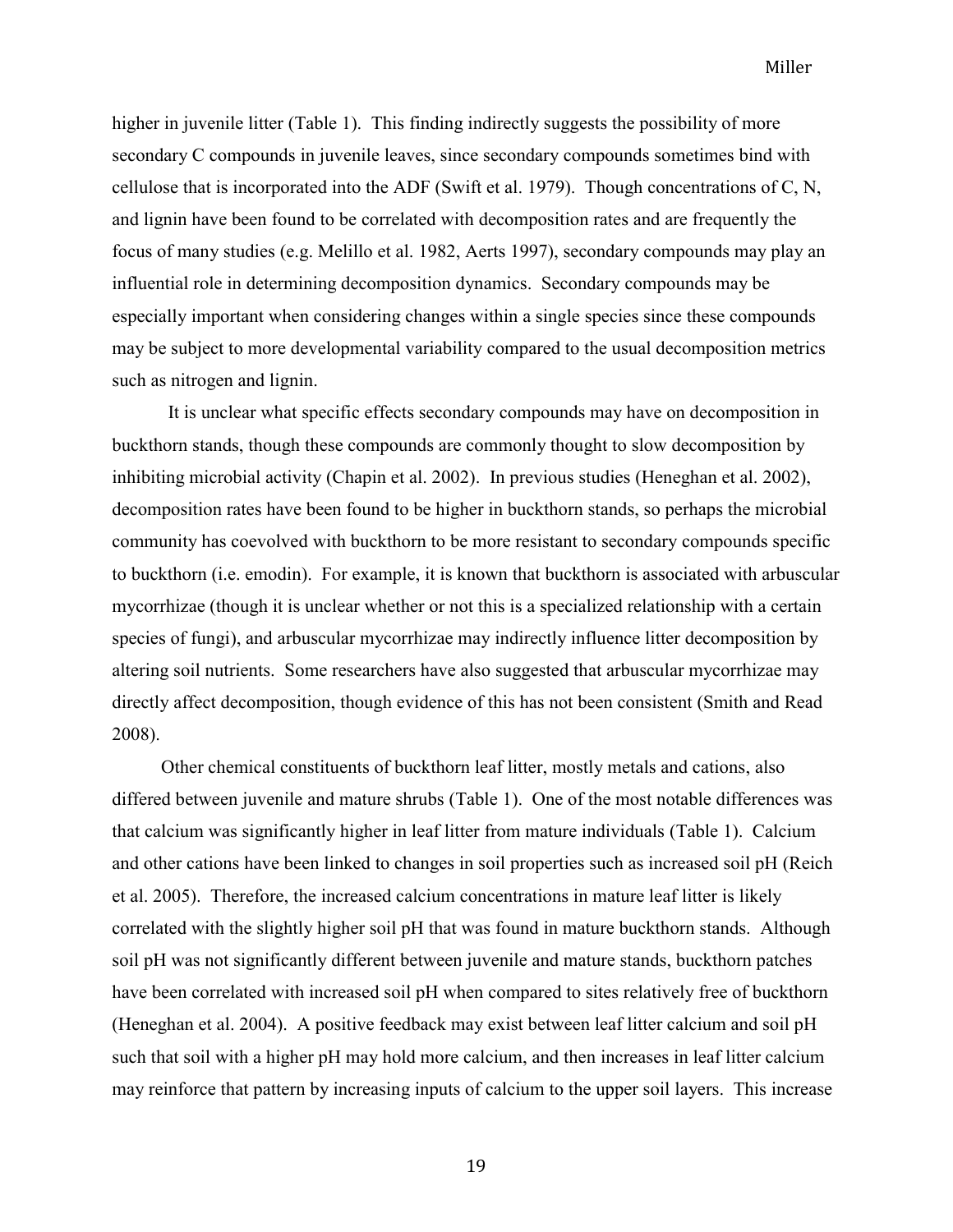of calcium (or other cations) and associated changes in pH may then affect decomposition in the organic layers by altering the microbial community. For instance, bacteria tend to prefer more alkaline pH conditions, while fungi have a higher tolerance for acidic environments (Brady and Weil 2000). Bacteria are often associated with faster decomposition rates compared to fungi (Brady and Weil 2000), resulting in increased rates of decomposition in calcium-rich, more alkaline environments.

Though changes in litter properties can happen relatively quickly as plants pull nutrients from deeper layers of the soils, significant changes in soil properties often occur over relatively long time periods, so it is perhaps not surprising that soil properties did differ significantly between young and mature buckthorn (Figures 4, 5, 6). For example, within a 30 year period Reich et al. (2005) found differences in soil properties correlated to leaf litter calcium, noting that this was a rapid change. The speed at which soil changes occur may be influenced by multiple factors such as plant growth rate and decomposition rate. Reich et al. (2005) examined soil changes in monospecific plots of tree species, which have a relatively slow growth rate compared to shrubs such as buckthorn. It is reasonable to believe that species-induced soil modifications may occur more rapidly beneath plants that grow faster since inputs (e.g. plant litter) to the soil environment would increase as the plant grows. Further, areas with faster rates of decomposition may exhibit more rapid changes in soil properties since leaf litter chemicals influencing soil properties are released into the soil environment more quickly. Buckthorn grows rapidly and produces high quality litter; therefore, it may be linked to faster rates of soil changes than tree species. In this study, individual ages, and subsequently exact age differences between mature and juvenile stands, were not determined. It is possible that more pronounced differences in soil properties might be observed if measured among stands with a larger, more defined age difference.

Though not measured in this study, another aspect that could be influenced by changes in leaf litter calcium, and subsequent changes in soil properties, is potential shifts in the soil biological community. For example, calcium has been found to be positively correlated to earthworm abundances (Reich et al. 2005). In a common garden study of monospecific tree plots, Reich et al. (2005) found that plots containing species with calcium-rich litter had higher abundances of earthworms, predominantly *Lumbricus terrestris* (Hobbie et al. 2006). At the same common garden site, Hobbie et al. (2006) found forest floor removal rates to be positively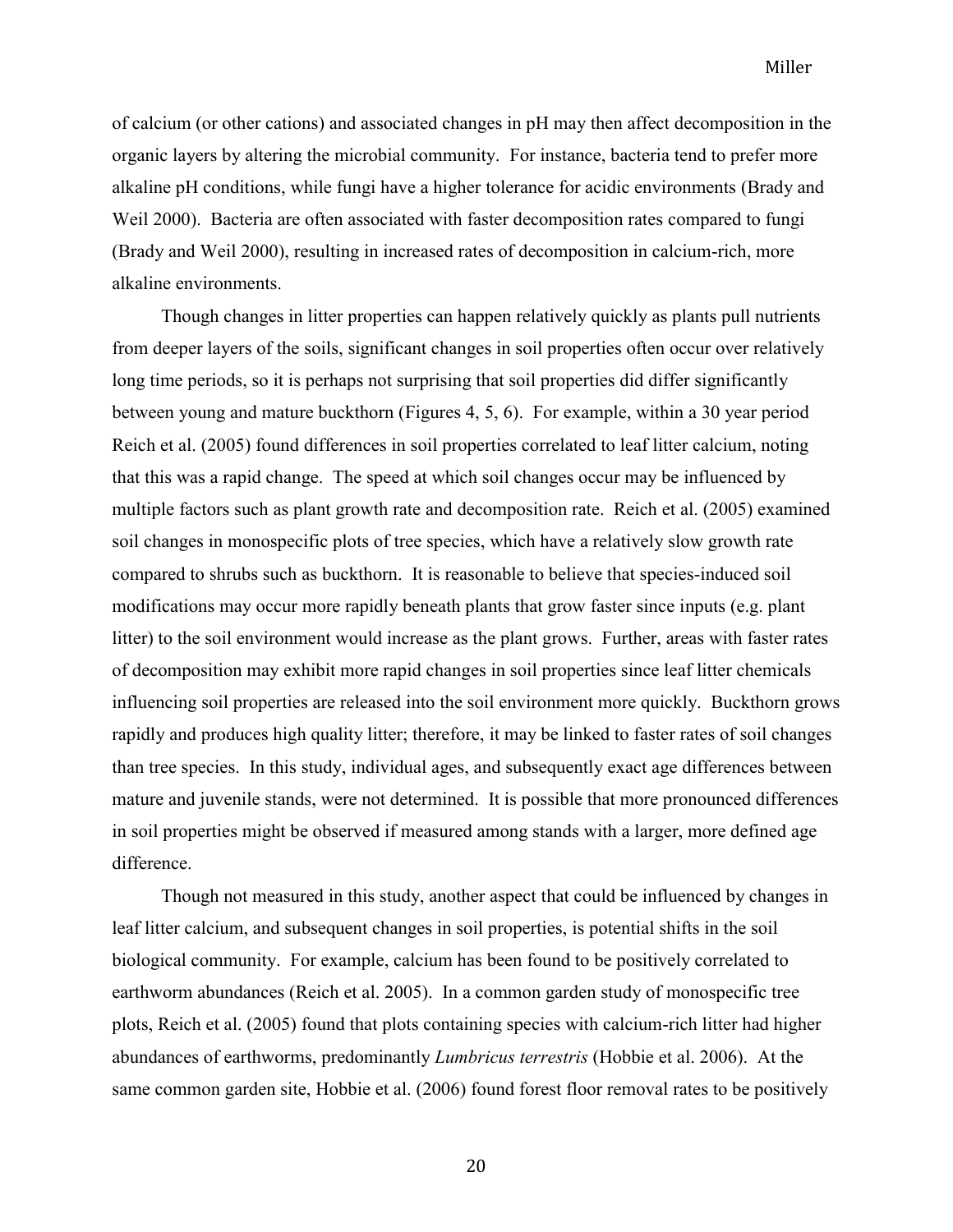related to litter calcium (and subsequently earthworm abundance), while decomposition in litter bags (excluding earthworms) was best predicted by lignin concentrations and unrelated to forest floor removal. It has been well established that earthworms increase decomposition rates leading to faster disappearance of the litter layer (e.g. Bohlen et al. 2004b, Hale et al. 2005, Heneghan et al. 2007, Hale et al. 2008), though studies of earthworm activity and litter decomposition have primarily focused on litter N concentrations as the key determinant of litter palatability (Hendriksen 1990). The novel link established by Hobbie et al. (2006) between litter calcium, earthworm activity, and forest floor dynamics may be important when considering effects of buckthorn on decomposition.

Buckthorn has previously been linked to high abundances of invasive Eurasian earthworms, and it has been proposed that one or both of these species may facilitate the spread of the other (Frelich et al. 2006, Heneghan et al. 2007). In a recent study of a Chicago woodland, Heneghan et al. (2007) sampled earthworm abundance and biomass in five forest areas (upland forest, two mesic woodlands, dry mesic forest, and buckthorn-dominated forest). Plots dominated by buckthorn were found to have significantly higher abundances of earthworms when compared to only two other sites (upland forest and one of the mesic woodlands), while earthworm biomass was significantly higher in buckthorn plots compared to all other plot types (Heneghan et al. 2007). The significantly higher earthworm biomass in buckthorn plots compared to all other plot types may be attributed to the species of earthworms present in each plot type, though species were not reported in the study. The higher biomass in buckthorn plots may suggest that larger species of earthworms were present, such as *Lumbricus terrestris* (common nightcrawler).

*Lumbricus terrestris* is an anecic species that forms deep burrows integrating leaf litter from the surface into the deeper mineral soils, thus reducing the thickness of the O-layer and increasing decomposition rates (Eisenhauer et al. 2007). *Lumbricus* species have complex calciferous glands that excrete calcium carbonate, and as a result, these species have a higher calcium requirement than other earthworm species (Piearce 1972). Hobbie et al. (2006) suggested that the calcium requirement of *Lumbricus terrestris* may explain why earthworm abundance and biomass were positively correlated with trees producing calcium-rich leaf litter. Leaf litter from mature buckthorn had significantly more calcium than litter from juveniles (Table 1), which may influence the relationship between buckthorn and earthworms. As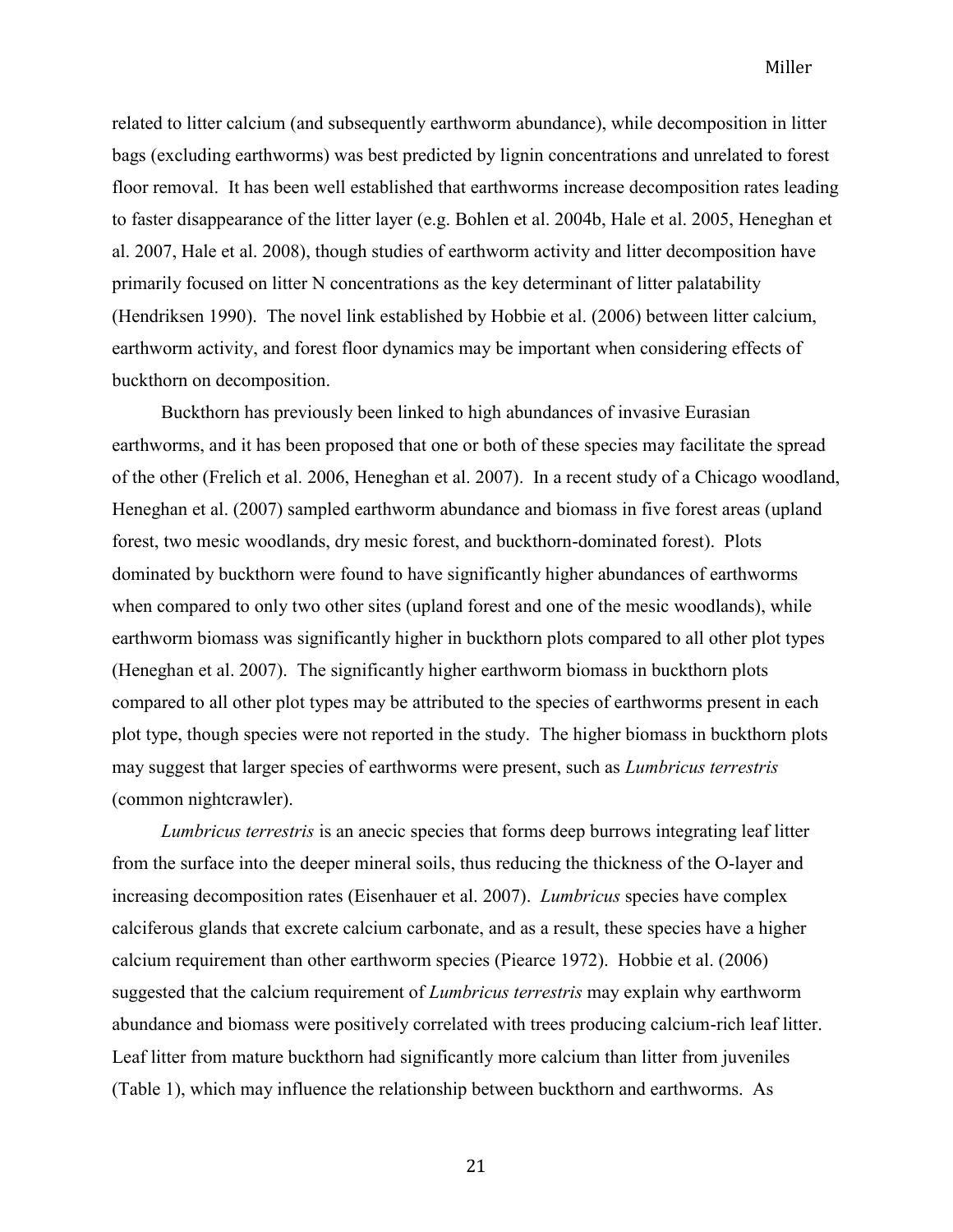buckthorn stands age, increasing calcium in litter as well as soil changes resulting from this calcium (and other cations) may be linked to increasing earthworm populations.

Though many of the measured soil differences between juvenile and mature stands were subtle (such as only marginal shifts in soil moisture and SOM, Figures 4 and 5), overall decomposition may be affected by the combination of these modifications. In this study, respiration rates were measured under juvenile and mature buckthorn individuals and used as a proxy for decomposition. Contrary to expectations, respiration rates did not differ between juvenile and mature stands (Figure 3). However, respiration rates are not always positively correlated to decomposition rates (Salamanca et al. 1998), and measuring mass loss using litterbags would be a more representative assessment of overall decomposition rates since it could incorporate both physical and microbial decomposition.

Furthermore, this field study did not separate the effects of litter chemistry from the effects of the soil environment. Though litter and soil interact to influence decomposition, it would be useful to understand each individually. For example, understanding how litter chemistry affects decomposition separate from the soil environment may be important given that significant differences did exist between leaf litter from juvenile and mature buckthorn shrubs. Separating the effects of litter chemistry and the soil environment in controlled laboratory experiments will also help eliminate possible confounding factors that may have influenced field results. For instance, individual buckthorn shrubs were selected from within an 80-acre site and unapparent differences among these individuals may have influenced both soil properties and respiration.

Additionally, other changes not considered here may occur as buckthorn stands age that could affect decomposition. For example, as plants mature they produce larger quantities of litter, which may have an impact on decomposition rates. Further, reproductively mature female shrubs produce copious amounts of drupes that reportedly have high N concentrations and contain secondary compounds (Knight et al. 2007). Sometimes these high N drupes go uneaten and are left to fall to the forest floor, in which case, they may affect decomposition. However, few, if any, studies have investigated the effects of fallen fruits on decomposition dynamics.

#### **Conclusion**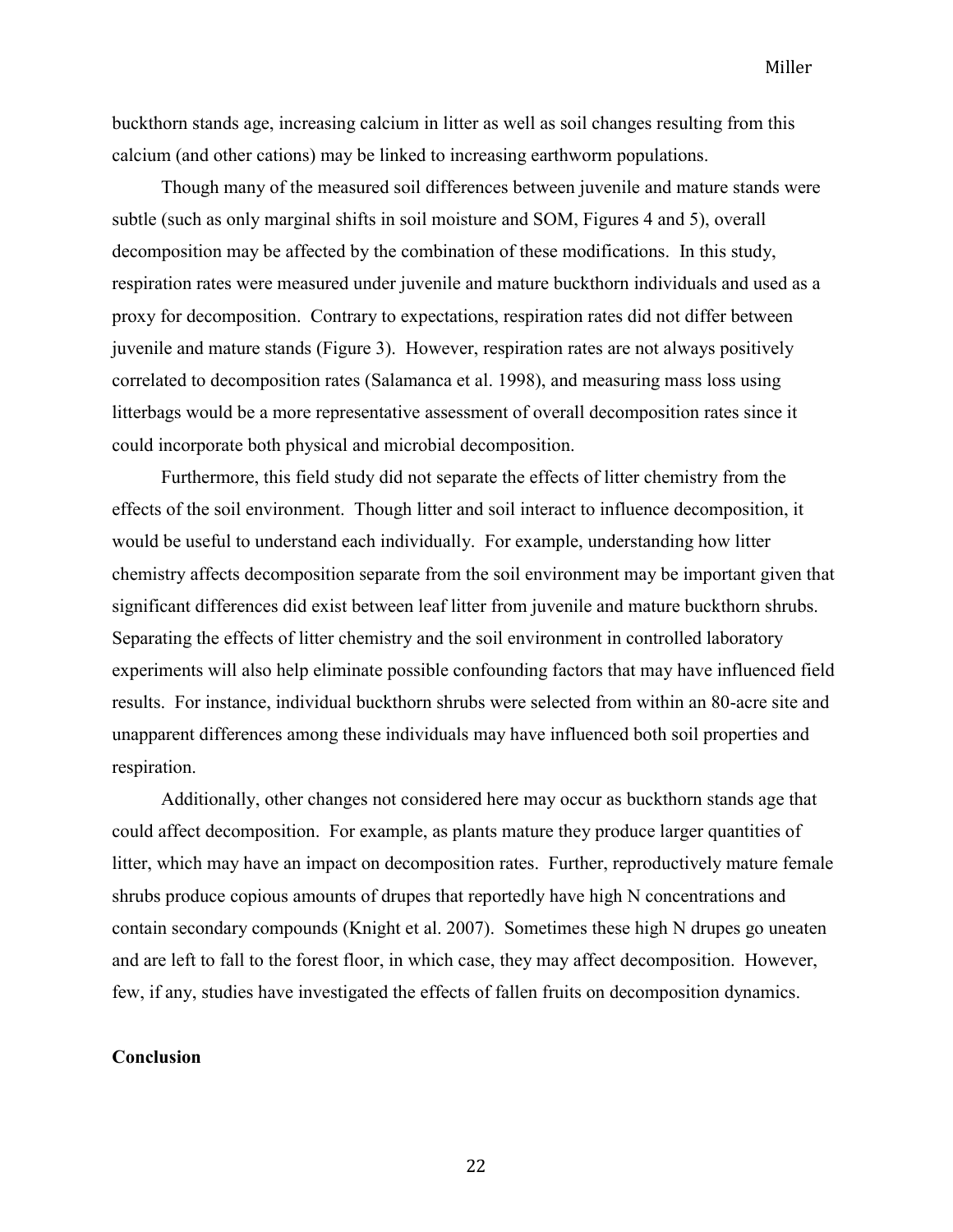Overall, some differences exist between juvenile and mature buckthorn stands (i.e. litter chemistry) though it is still unclear how these differences may impact decomposition. Even if buckthorn-induced changes to soil properties and decomposition are minimal, these seemingly small modifications may have larger, unforeseen impacts, such as shifts in the abundance of earthworms, which can dramatically change the soil structure and soil food web. More research is needed to completely understand how changes resulting from buckthorn stand age may influence decomposition in the long term. Future studies should use more discrete age classes, separate litter and soil effects, utilize litterbags to measure mass loss, and investigate the effects of buckthorn drupes on decomposition. Understanding the differences between juvenile and mature buckthorn shrubs and the possible long-term effects that these differences have on an ecosystem will be crucial for targeting management efforts and developing forest restoration techniques. For example, if soil properties and ecosystem processes are altered more by mature buckthorn shrubs compared to juvenile shrubs, then additional restoration work may be needed after mature buckthorn removal such as C additions to balance out the high N litter. This could be important since in many cases, large mature individuals are left intact because they are more difficult to remove than juvenile individuals.

### **Acknowledgements**

The contributions and support of multiple people aided in the completion of this project. I would like to acknowledge River Bend Nature Center for their cooperation in allowing me to use their property to conduct my study. Also, I would like to thank the Fall 2009 ENVS 160 class at Carthage College for all of their assistance completing field work and laboratory analysis of samples. Their help saved tremendous amounts of time and was greatly appreciated. Finally, I would like to thank my advisors, Dr. Tracy Gartner and Dr. Deanna Byrnes, for their helpful suggestions and support throughout the completion of this project.

#### **References**

Aber, J. D. and J. M. Melillo. 1991. Terrestrial Ecosystems. Saunders College Publishing, Philadelphia.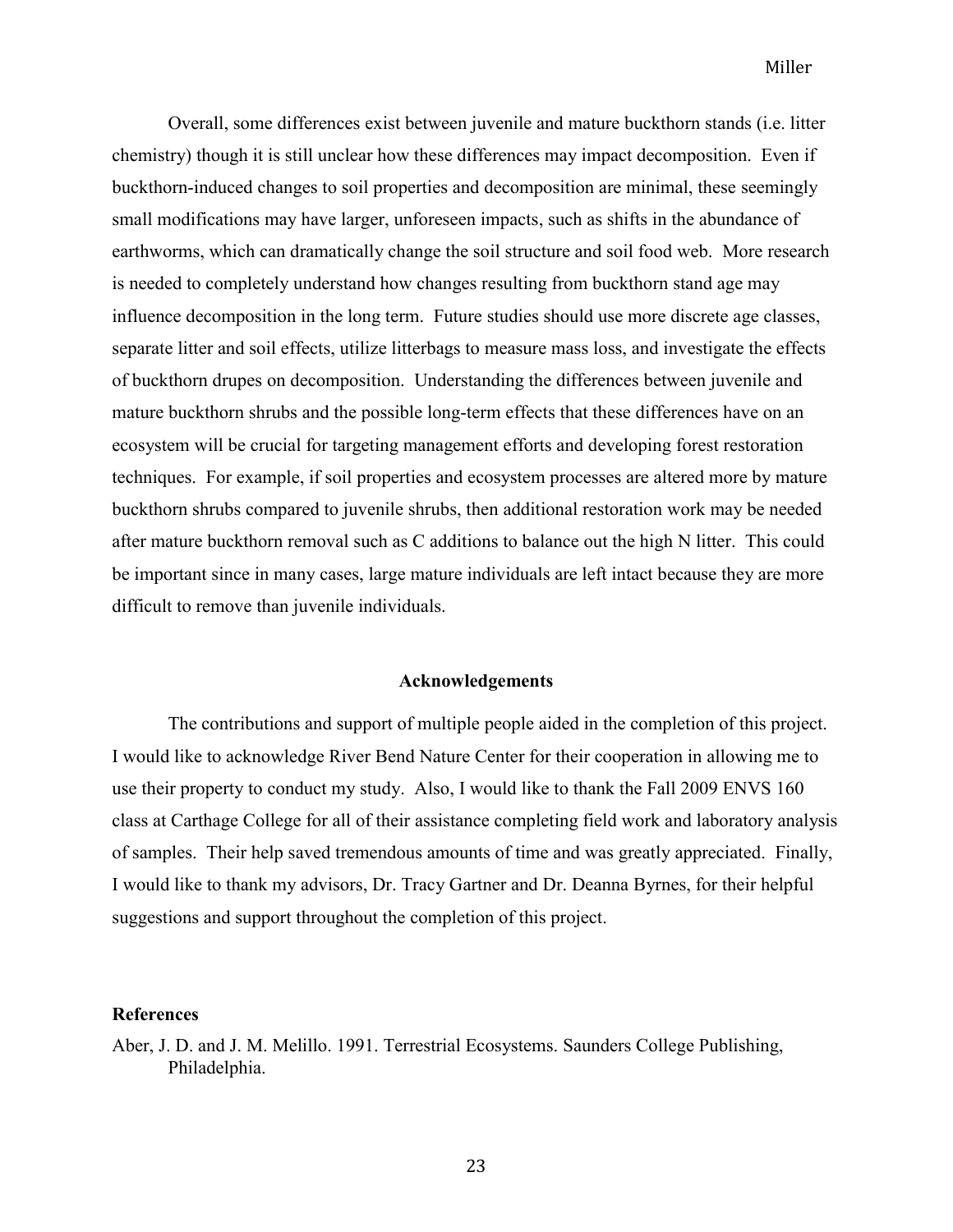- Aerts, R. 1997. Climate, leaf litter chemistry and leaf litter decomposition in terrestrial ecosystems: a triangular relationship. Oikos **79**:439-449.
- Allison, S. D. and P. M. Vitousek. 2004. Rapid nutrient cycling in leaf litter from invasive plants in Hawai'i. Oecologia **141**:612-619.
- Ashton, I. W., L. A. Hyatt, K. M. Howe, J. Gurevitch, and M. T. Lerdau. 2005. Invasive species accelerate decomposition and litter nitrogen loss in a mixed deciduous forest. Ecological Applications **15**:1263-1272.
- Bohlen, P. J., D. M. Pelletier, P. M. Groffman, T. J. Fahey, and M. C. Fisk. 2004b. Influence of earthworm invasion on redistribution and retention of soil carbon and nitrogen in northern temperate forests. Ecosystems **7**:13-27.
- Brady, N. C. and R. R. Weil. 2000. Elements of the Nature and Properties of Soils Prentice Hall, Upper Saddle River.
- Cappuccino, N. and J. T. Arnason. 2006. Novel chemistry of invasive exotic plants. Biology Letters **2**:189-193.
- Chapin, F. S., III, P. A. Matson, and H. A. Mooney. 2002. Principles of Terrestrial Ecosystem Ecology. Springer-Verlag, New York.
- Czarapata, E. J. 2005. Invasive Plants of the Upper Midwest: An Illustrated Guide to Their Identification and Control. The University of Wisconsin Press, Madison, Wisconsin.
- D'Antonio, C. M. and S. E. Hobbie. 2005. Plant Species Effects on Ecosystem Processes: Insights from Invasive Species. Pages 65-84 *in* D. F. Sax, J. J. Stachowicz, and S. D. Gaines, editors. Species Invasions: Insights into Ecology, Evolution, and Biogeography. Sinauer Associates, Inc. , Sunderland, Massachusettes.
- Daily, G. C., S. Alexander, P. R. Ehrlich, L. Goulder, J. Lubchenco, P. A. Matson, H. A. Mooney, S. Postel, S. H. Schneider, D. Tilman, and G. M. Woodwell. 1997. Ecosystem services: benefits supplied to human societies by natural ecosystems. Issues in Ecology **2**:1-16.
- Donaldson, J. R., M. T. Stevens, H. R. Barnhill, and R. L. Lindroth. 2006. Age-related shifts in leaf chemistry of clonal aspen. Journal of Chemical Ecology **32**:1415-1429.
- Edwards, N. T. 1982. The use of soda-lime for measuring respiration rates in terrestrial systems. Pedobiologia **23**:321-330.
- Ehrenfeld, J. G. 2003. Effects of exotic plant invasions on soil nutrient cycling processes. Ecosystems **6**:503-523.
- Eisenhauer, N., S. Partsch, D. Parkinson, and S. Scheu. 2007. Invasion of a deciduous forest by earthworms: changes in soil chemistry, microflora, microarthropods and vegetation. Soil Biology and Biochemistry **39**:1099-1110.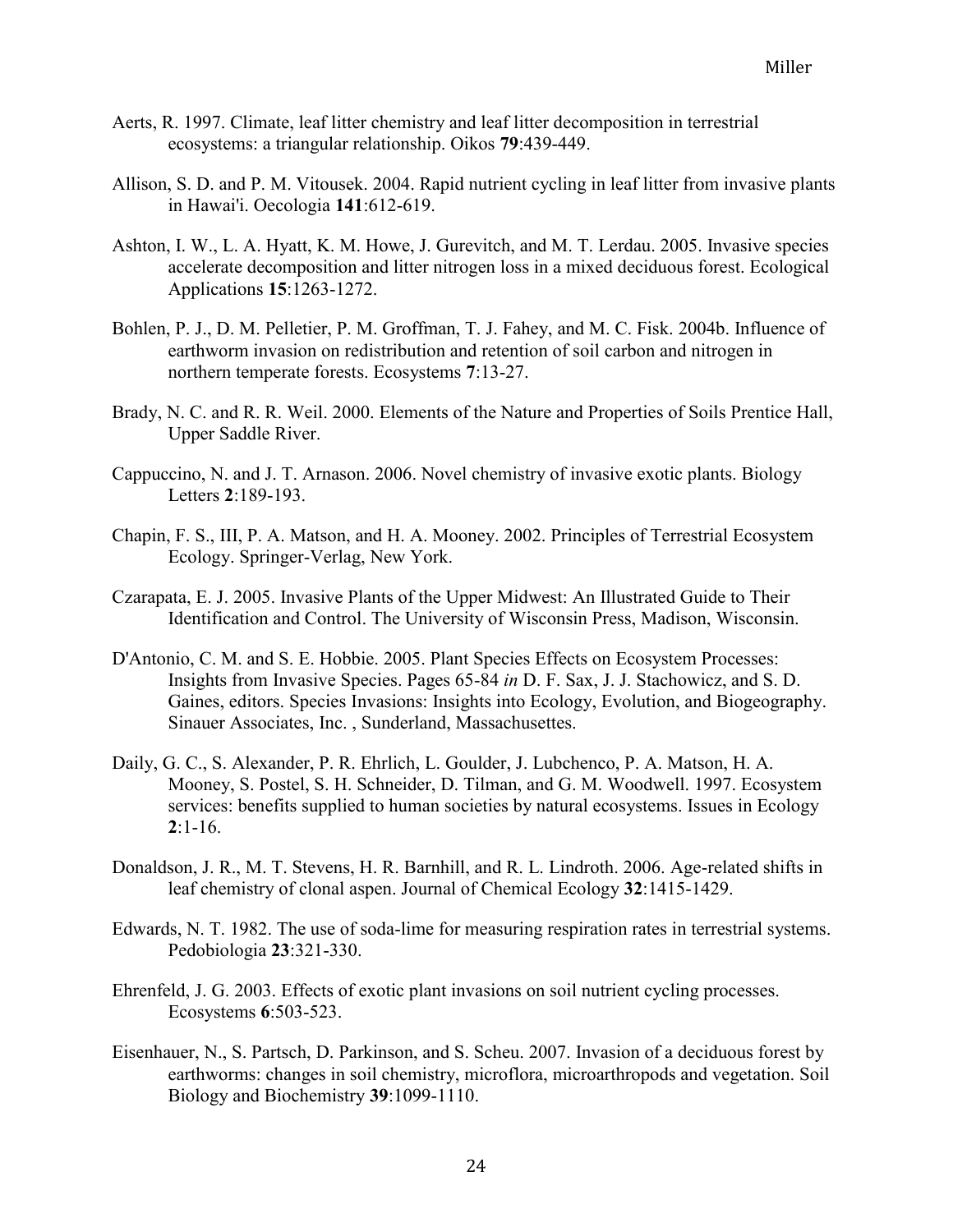- Frelich, L. E., C. M. Hale, S. Scheu, A. R. Holdsworth, L. Heneghan, P. J. Bohlen, and P. B. Reich. 2006. Earthworm invasion into previously earthworm-free temperate and boreal forests. Biological Invasions **8**:1235-1245.
- Godwin, H. 1943. *Rhamnus cathartica L.* The Journal of Ecology **31**:69-76.
- Grogan, P. 1998.  $CO<sub>2</sub>$  flux measurement using sodal ime: correction for water formed during CO2 adsorption. Ecology **79**:1467-1468.
- Hale, C. M., L. E. Frelich, P. B. Reich, and J. Pastor. 2005. Effects of European earthworm invasion on soil characteristics in northern hardwood forests of Minnesota, USA. Ecosystems **8**:911-927.
- Hale, C. M., L. E. Frelich, P. B. Reich, and J. Pastor. 2008. Exotic earthworm effects on hardwood forest floor, nutrient availability and native plants: a mesocosm study. Oecologia **155**:509-518.
- Hattenschwiler, S. and P. M. Vitousek. 2000. The role of polyphenols in terrestrial ecosystem nutrient cycling. Trends in Ecology & Evolution **15**:238-243.
- Hendriksen, N. B. 1990. Leaf litter selection by detritivore and geophagous earthworms. Biology and Fertility of Soils **10**:17-21.
- Heneghan, L., C. Clay, and C. Brundage. 2002. Rapid decomposition of buckthorn litter may change soil nutrient levels. Ecological Restoration **20**:108-111.
- Heneghan, L., F. Fatemi, L. Umek, K. Grady, K. Fagen, and M. Workman. 2006. The invasive shrub European buckthorn (*Rhamnus cathartica, L*.) alters soil properties in Midwestern U.S. woodlands. Applied Soil Ecology **32**:142-148.
- Heneghan, L., C. Rauschenberg, F. Fatemi, and M. Workman. 2004. European buckthorn (*Rhamnus cathartica*) and its effects on some ecosystem properties in an urban woodland. Ecological Restoration **22**:275-280.
- Heneghan, L., J. Steffen, and K. Fagen. 2007. Interactions of an introduced shrub and introduced earthworms in an Illinois urban woodland: impact on leaf litter decomposition. Pedobiologia **50**:543-551.
- Hobbie, S. E. 1992. Effects of plant species on nutrient cycling. Trends in Ecology & Evolution **7**:336-339.
- Hobbie, S. E., P. B. Reich, J. Oleksyn, M. Ogdahl, R. Zytkowiak, C. Hale, and P. Karolewski. 2006. Tree species effects on decomposition and forest floor dynamics in a common garden Ecology **87**:2288-2297.
- Izhaki, I. 2002. Emodin: a secondary metabolite with multiple ecological functions in higher plants. New Phytologist **155**:205-217.